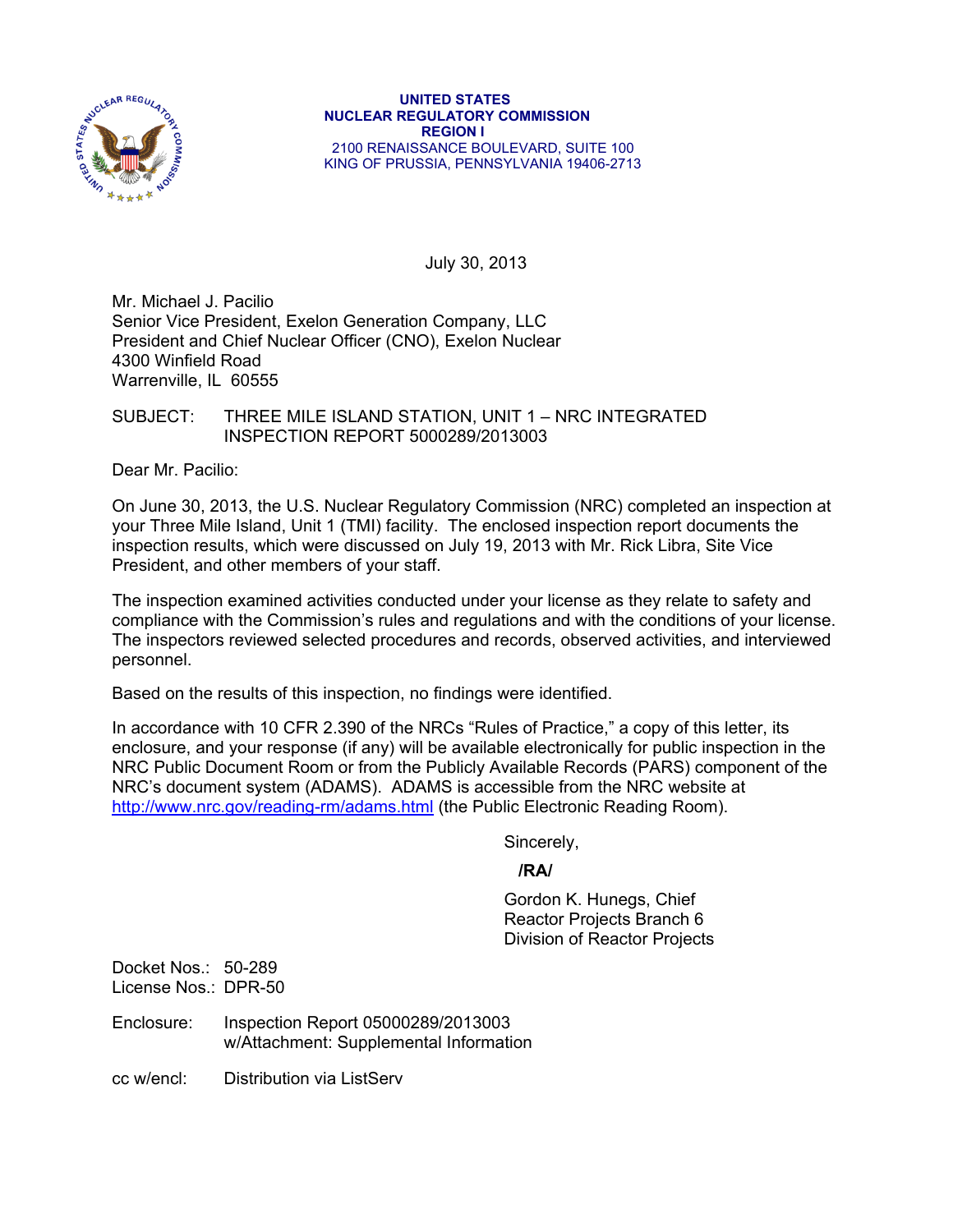Mr. Michael Pacilio Senior Vice President, Exelon Generation Company, LLC President and Chief Nuclear Officer (CNO), Exelon Nuclear 4300 Winfield Road Warrenville, IL 60555

SUBJECT: THREE MILE ISLAND STATION, UNIT 1 – NRC INTEGRATED INSPECTION REPORT 5000289/2013003

Dear Mr. Pacilio:

On June 30, 2013, the U.S. Nuclear Regulatory Commission (NRC) completed an inspection at your Three Mile Island, Unit 1 (TMI) facility. The enclosed inspection report documents the inspection results, which were discussed on July 19, 2013 with Mr. Rick Libra, Site Vice President, and other members of your staff.

The inspection examined activities conducted under your license as they relate to safety and compliance with the Commission's rules and regulations and with the conditions of your license. The inspectors reviewed selected procedures and records, observed activities, and interviewed personnel.

Based on the results of this inspection, no findings were identified.

In accordance with 10 CFR 2.390 of the NRCs "Rules of Practice," a copy of this letter, its enclosure, and your response (if any) will be available electronically for public inspection in the NRC Public Document Room or from the Publicly Available Records (PARS) component of the NRC's document system (ADAMS). ADAMS is accessible from the NRC website at http://www.nrc.gov/reading-rm/adams.html (the Public Electronic Reading Room).

> Sincerely, **/RA/**

Gordon K. Hunegs, Chief Reactor Projects Branch 6 Division of Reactor Projects

Docket Nos.: 50-289 License Nos.: DPR-50

Enclosure: Inspection Report 05000289/2013003 w/Attachment: Supplemental Information

cc w/encl: Distribution via ListServ

| Distribution w/encl: |
|----------------------|
| W. Dean, RA          |
| D. Lew. DRA          |
| D. Roberts, DRP      |
| A. Burritt, DRP      |
| R. Lorson, DRS       |

J. Rogge, DRS G. Hunegs, DRP B. Bickett, DRP A. Dugandzic, DRP D. Werkheiser, DRP, SRI J. Heinly, DRP, RI

A. Diaz, DRP, OA V. Campbell, RI OEDO RidsNrrPMThreeMileIsland Resource RidsNrrDorlLpl1-2 Resource ROPReportsResource

**Document Name: G:\DRP\BRANCH6\+++Three Mile Island\TMI Inspection Reports\TMI\_Report IR2013-003\_rev1.docx** ADAMS Accession No.: ML13211A022

| ⊽<br><b>SUNSI Review</b> |                            | ☑<br><b>Non-Sensitive</b><br>Sensitive |  | ☑            | <b>Publicly Available</b><br>Non-Publicly Available |  |
|--------------------------|----------------------------|----------------------------------------|--|--------------|-----------------------------------------------------|--|
| <b>OFFICE</b>            | RI/DRP                     | RI/DRP                                 |  |              |                                                     |  |
|                          | NAME mmt ID. Werkheiser/DW | <b>BBickett/BB</b>                     |  | GHunegs/ GKH |                                                     |  |
| <b>DATE</b>              | 07/24/13                   | 07/25/13                               |  | 07/30 /13    |                                                     |  |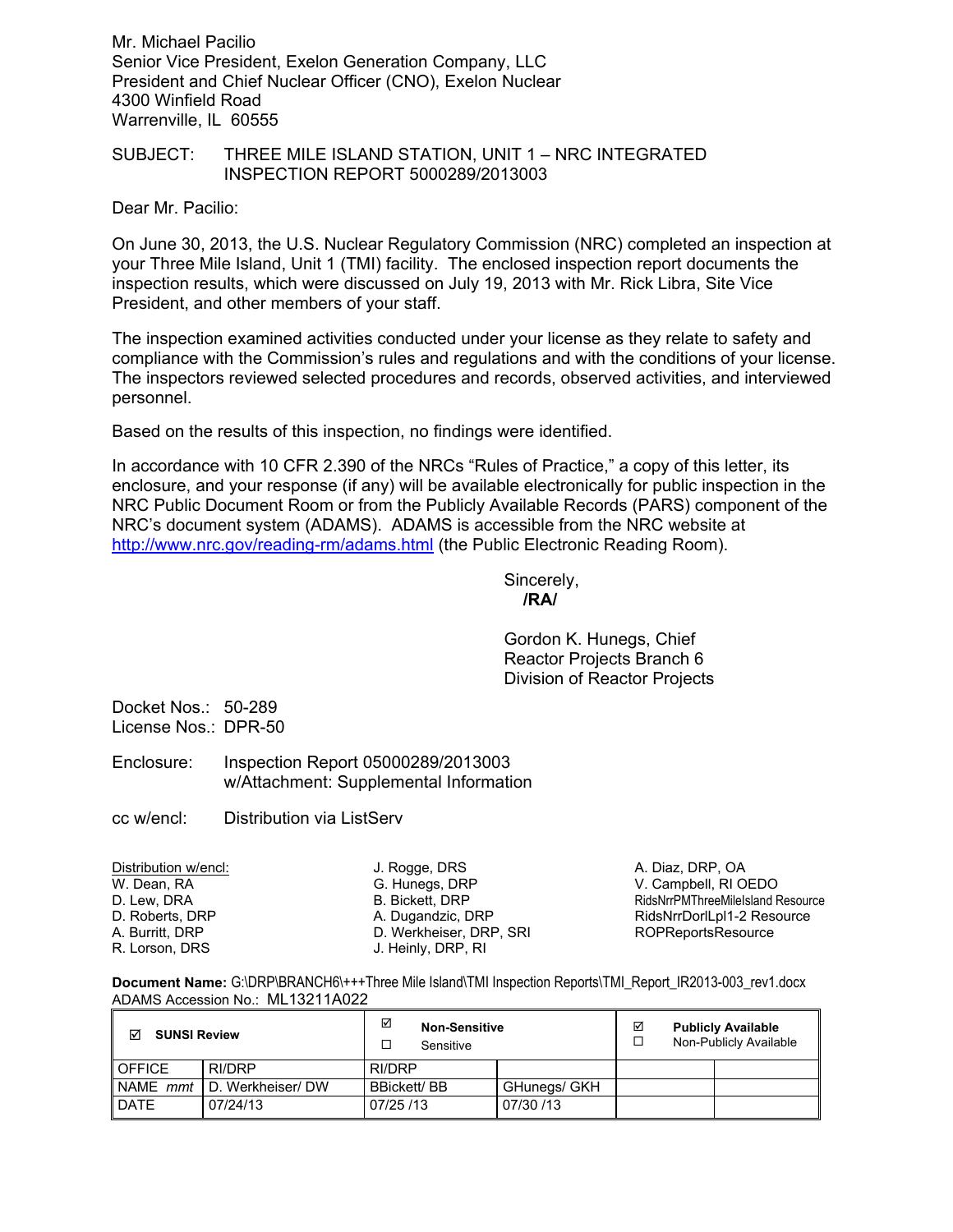# U.S. NUCLEAR REGULATORY COMMISSION

# REGION I

| Docket No:   | 50-289                                                                                                                                      |
|--------------|---------------------------------------------------------------------------------------------------------------------------------------------|
| License No:  | <b>DPR-50</b>                                                                                                                               |
| Report No:   | 05000289/2013003                                                                                                                            |
| Licensee:    | <b>Exelon Generation Company</b>                                                                                                            |
| Facility:    | Three Mile Island Station, Unit 1                                                                                                           |
| Location:    | Middletown, PA 17057                                                                                                                        |
| Dates:       | April 01 through June 30, 2013                                                                                                              |
| Inspectors:  | D. Werkheiser, Senior Resident Inspector<br>J. Heinly, Resident Inspector<br>S. Galbreath, Reactor Inspector<br>T. Moslak, Health Physicist |
| Approved by: | G. Hunegs, Chief<br>Projects Branch 6<br>Division of Reactor Projects (DRP)                                                                 |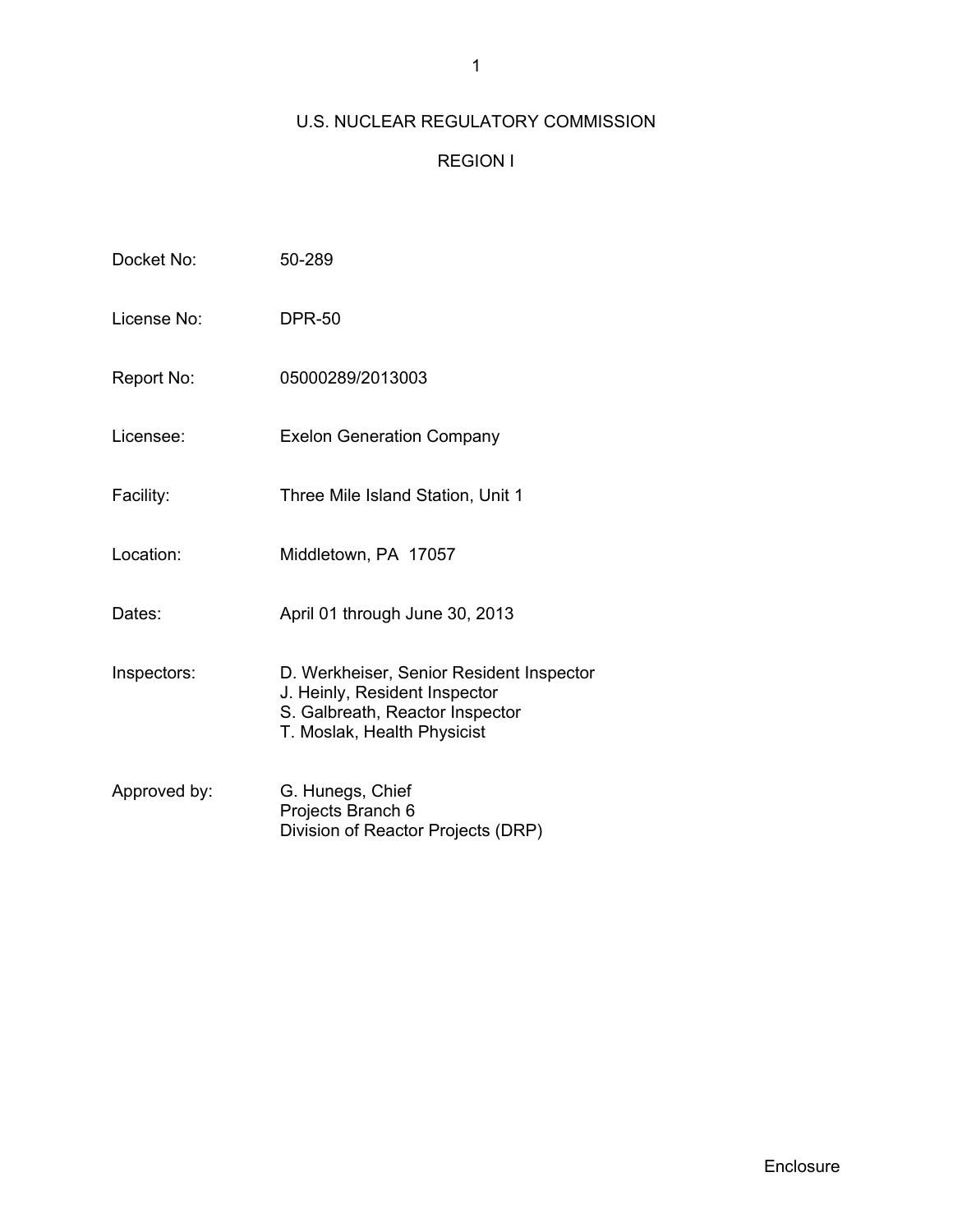# **TABLE OF CONTENTS**

| 1.               |  |  |  |  |  |  |  |
|------------------|--|--|--|--|--|--|--|
| 1R01             |  |  |  |  |  |  |  |
| 1R04             |  |  |  |  |  |  |  |
| 1R05             |  |  |  |  |  |  |  |
| 1R06             |  |  |  |  |  |  |  |
| 1R11             |  |  |  |  |  |  |  |
| 1R12             |  |  |  |  |  |  |  |
| 1R13             |  |  |  |  |  |  |  |
| 1R15             |  |  |  |  |  |  |  |
| 1R <sub>18</sub> |  |  |  |  |  |  |  |
| 1R <sub>19</sub> |  |  |  |  |  |  |  |
| 1R20             |  |  |  |  |  |  |  |
| 1R22             |  |  |  |  |  |  |  |
| 1EP6             |  |  |  |  |  |  |  |
| 2.               |  |  |  |  |  |  |  |
| 2RS <sub>6</sub> |  |  |  |  |  |  |  |
| <b>2RS7</b>      |  |  |  |  |  |  |  |
| 4.               |  |  |  |  |  |  |  |
| 40A1             |  |  |  |  |  |  |  |
| 4OA2             |  |  |  |  |  |  |  |
| 4OA3             |  |  |  |  |  |  |  |
| 4OA6             |  |  |  |  |  |  |  |
|                  |  |  |  |  |  |  |  |
|                  |  |  |  |  |  |  |  |
|                  |  |  |  |  |  |  |  |
|                  |  |  |  |  |  |  |  |
|                  |  |  |  |  |  |  |  |
|                  |  |  |  |  |  |  |  |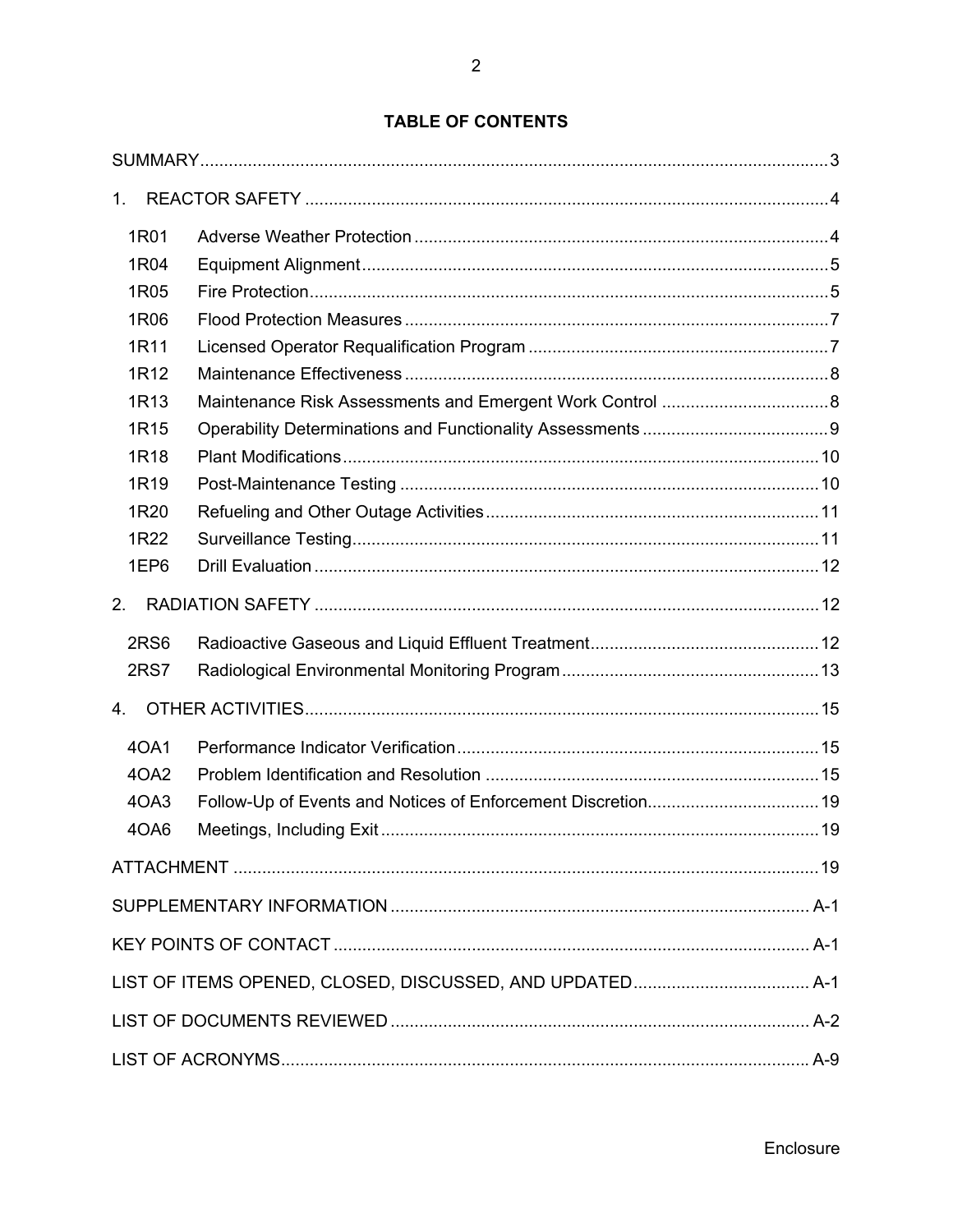# **SUMMARY**

IR 05000289/2013003, 04/01/2013-06/30/2013; Three Mile Island, Unit 1, Integrated Inspection Report.

This report covered a three-month period of inspection by resident inspectors and announced inspections performed by regional inspectors. The NRC's program for overseeing the safe operation of commercial nuclear power reactors is described in NUREG-1649, "Reactor Oversight Process," Revision 4.

No findings were identified.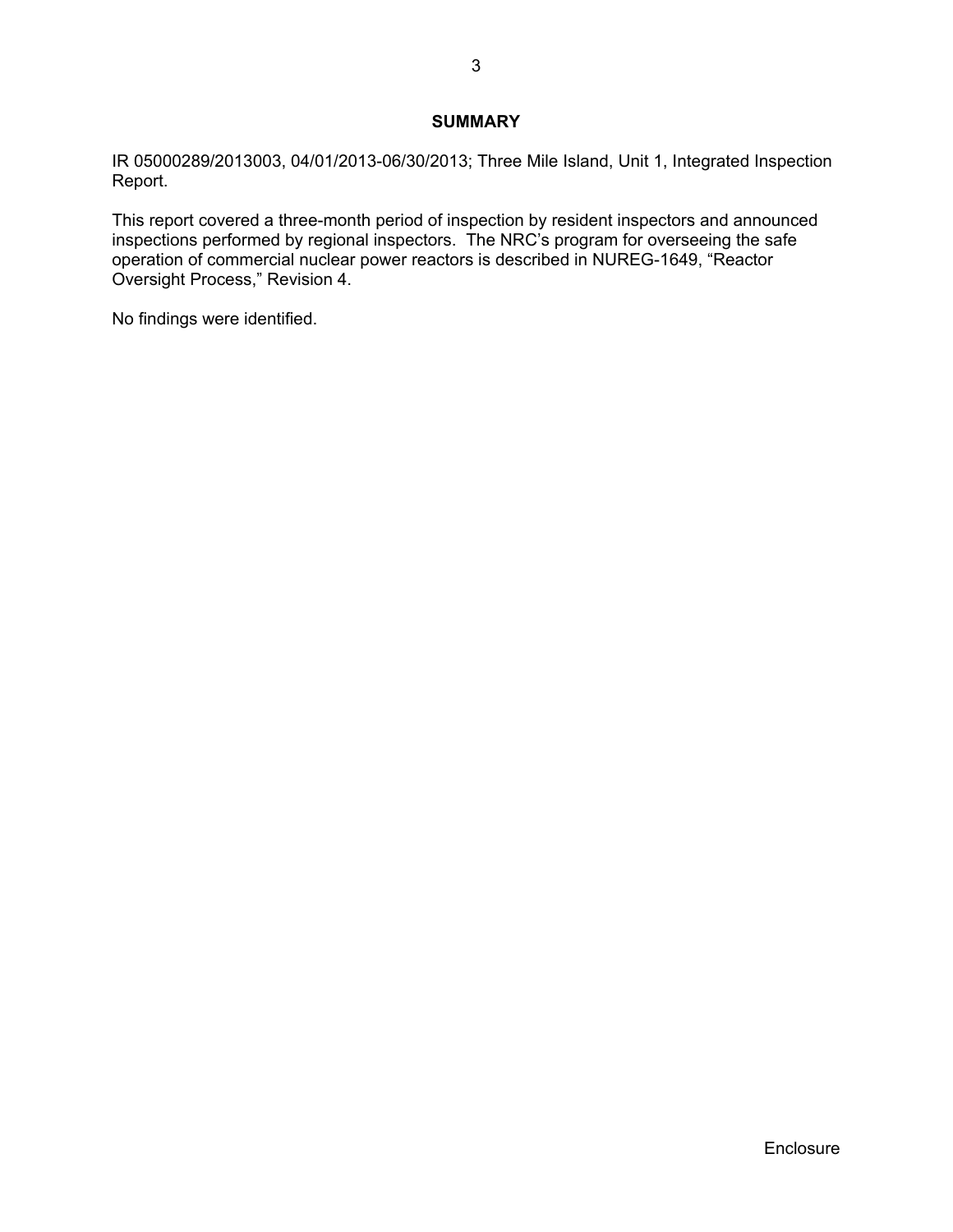# **REPORT DETAILS**

### Summary of Plant Status

Unit 1 began the inspection period at 100 percent power. On May 25, 2013, operators reduced power to 89 percent to perform turbine valve testing. Operators returned the unit to 100 percent on May 26, 2013. The unit remained at or near 100 percent power for the remainder of the inspection period.

# **1. REACTOR SAFETY**

# **Cornerstones: Initiating Events, Mitigating Systems, and Barrier Integrity**

1R01 Adverse Weather Protection (71111.01 – 2 samples)

## .1 Readiness for Seasonal Extreme Weather Conditions

a. Inspection Scope

The inspectors performed a review of Exelon's readiness for the onset of seasonal high temperatures. The review focused on the control building ventilation system and its ability to maintain control building temperatures within FSAR limits. The inspectors reviewed the Updated Final Safety Analysis Report (UFSAR), technical specifications, control room logs, and the corrective action program to determine what temperatures or other seasonal weather could challenge the system, and to ensure Exelon personnel had adequately prepared for these challenges. The inspectors reviewed station procedures, including Exelon's seasonal weather preparation procedure and applicable operating procedures. The inspectors performed walkdowns of the selected system to ensure station personnel identified issues that could challenge the operability of the systems during. Documents reviewed for each section of this inspection report are listed in the Attachment.

b. Findings

No findings were identified.

#### .2 Summer Readiness of Offsite and Alternate Alternating Current (AC) Power Systems

a. Inspection Scope

The inspectors performed a review of plant features and procedures for the operation and continued availability of the offsite and alternate AC power system to evaluate readiness of the systems prior to seasonal high grid loading. The inspectors reviewed Exelon's procedures affecting these areas and the communications protocols between the transmission system operator and Exelon. This review focused on changes to the established program and material condition of the offsite and alternate AC power equipment. The inspectors assessed whether Exelon established and implemented appropriate procedures and protocols to monitor and maintain availability and reliability of both the offsite AC power system and the onsite alternate AC power system. The inspectors evaluated the material condition of the associated equipment by interviewing the responsible system manager, reviewing issue reports and open work orders, and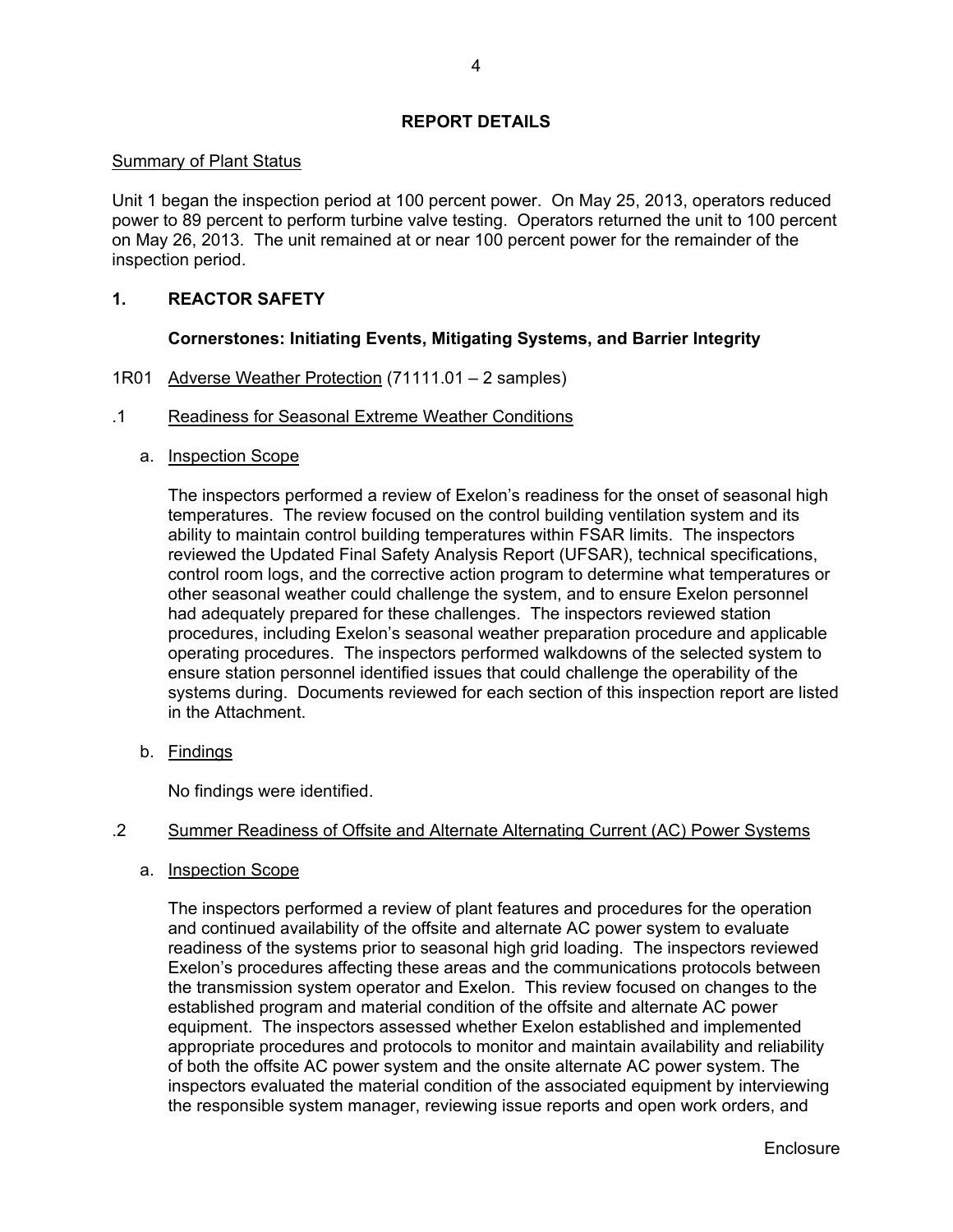walking down portions of the offsite and AC power systems including the 500 kilovolt (KV) and 220 KV switchyards.

b. Findings

No findings were identified.

#### 1R04 Equipment Alignment

Partial System Walkdowns (71111.04 – 3 samples)

a. Inspection Scope

The inspectors performed partial walkdowns of the following systems:

- *'*A' emergency feedwater system and turbine-driven sub-system during 'B' motordriven emergency feedwater valve maintenance on May 14, 2013
- 'A' reactor river water system during maintenance on 'B' reactor river water valve RR-V-10B on June 12, 2013
- 'A' emergency safeguards actuation system relays and components during 'B' channel testing after a planned relay replacement on June 19, 2013

The inspectors selected these systems based on their risk-significance relative to the reactor safety cornerstones at the time they were inspected. The inspectors reviewed applicable operating procedures, system diagrams, the UFSAR, technical specifications, work orders, condition reports, and the impact of ongoing work activities on redundant trains of equipment in order to identify conditions that could have impacted system performance of their intended safety functions. The inspectors also performed field walkdowns of accessible portions of the systems to verify system components and support equipment were aligned correctly and were operable. The inspectors examined the material condition of the components and observed operating parameters of equipment to verify that there were no deficiencies. The inspectors also reviewed whether Exelon staff had properly identified equipment issues and entered them into the corrective action program for resolution with the appropriate significance characterization.

b. Findings

No findings were identified.

- 1R05 Fire Protection
- .1 Resident Inspector Quarterly Walkdowns (71111.05Q 4 samples)
	- a. Inspection Scope

The inspectors conducted tours of the areas listed below to assess the material condition and operational status of fire protection features. The inspectors verified that Exelon controlled combustible materials and ignition sources in accordance with administrative procedures. The inspectors verified that fire protection and suppression equipment was available for use as specified in the area pre-fire plan, and passive fire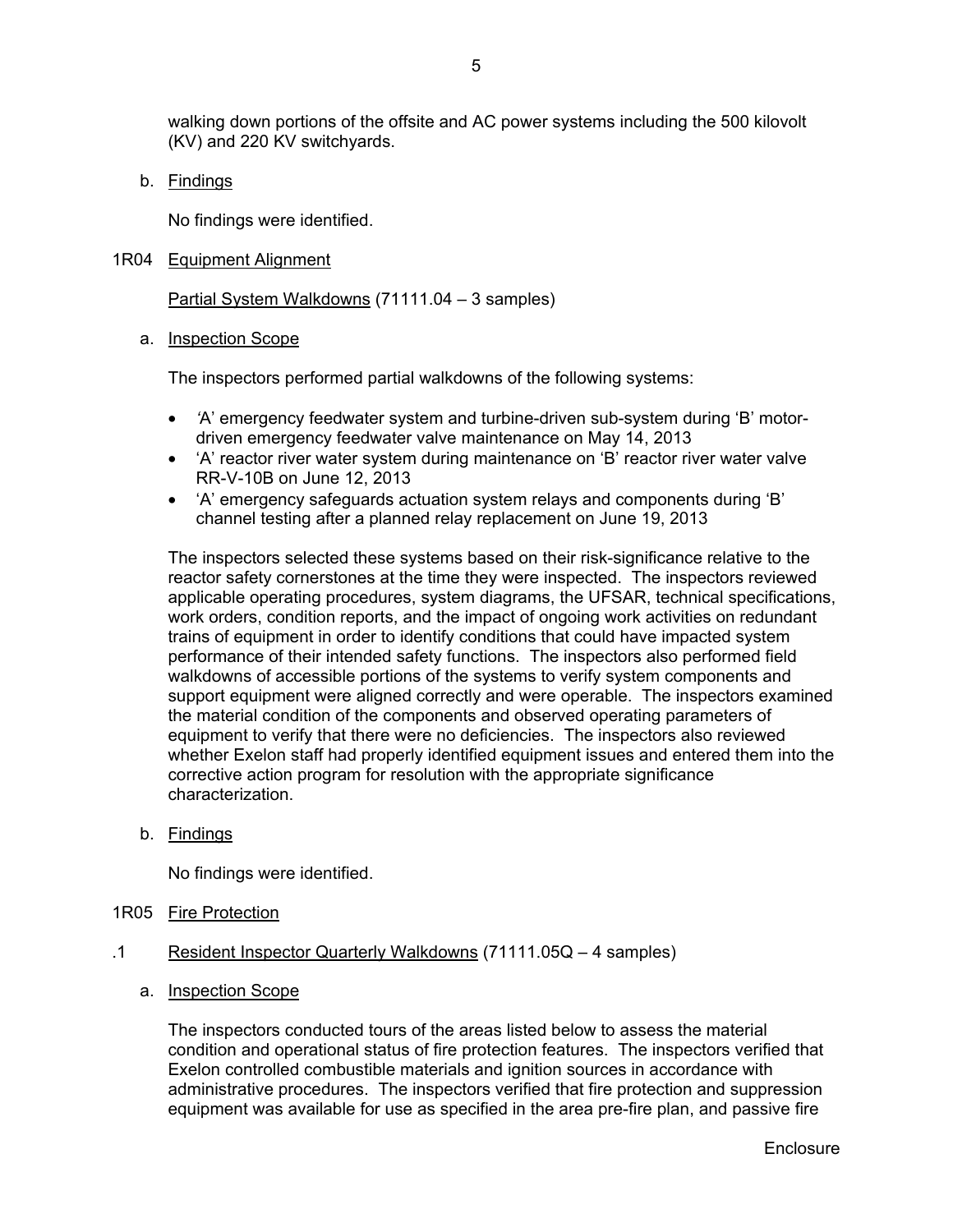- Control building 'A' train ventilation component (AH-E-95A) fire protection lagging on April 5, 2013
- Intake screen and pump house fire zone 2 [ISPH-FZ-2], on April 18, 2013
- Auxiliary building, elevation 331 foot, chemical addition room [AB-FZ-10], on June 13, 2013
- Fuel handling spent fuel pool floor, elevation 348 foot [FH-FZ-4], on June 18, 2013
- b. Findings

No findings were identified.

# .2 Fire Protection – Drill Observation (71111.05A – 1 sample)

a. Inspection Scope

The inspectors observed station response to an actual small fire in a trash can at the waste handling packaging facility on April 4, 2013, which involved station fire brigade response. The fire was quickly extinguished by local personnel and resulted in no damage or injuries. Also, the inspectors observed a fire brigade drill scenario conducted on April 10, 2013 that simulated a fire in the 'A' station battery room on the 322' elevation of the Control Building. The inspectors evaluated the readiness and actions of the plant fire brigade to fight fires. The inspectors verified that Exelon personnel identified deficiencies; openly discussed them in a self-critical manner at the postdrill/event debrief, and took appropriate corrective actions as required. The inspectors evaluated specific attributes as follows:

- Proper wearing of turnout gear and self-contained breathing apparatus
- Proper use and layout of fire hoses
- Employment of appropriate fire-fighting techniques
- Sufficient fire-fighting equipment brought to the scene
- **Effectiveness of command and control**
- Search for victims and propagation of the fire into other plant areas
- Smoke removal operations
- Utilization of pre-planned strategies
- Adherence to the pre-planned drill scenario
- Drill objectives met

The inspectors also evaluated the fire brigade's actions to determine whether these actions were in accordance with Exelon's fire-fighting strategies.

# b. Findings

No findings were identified.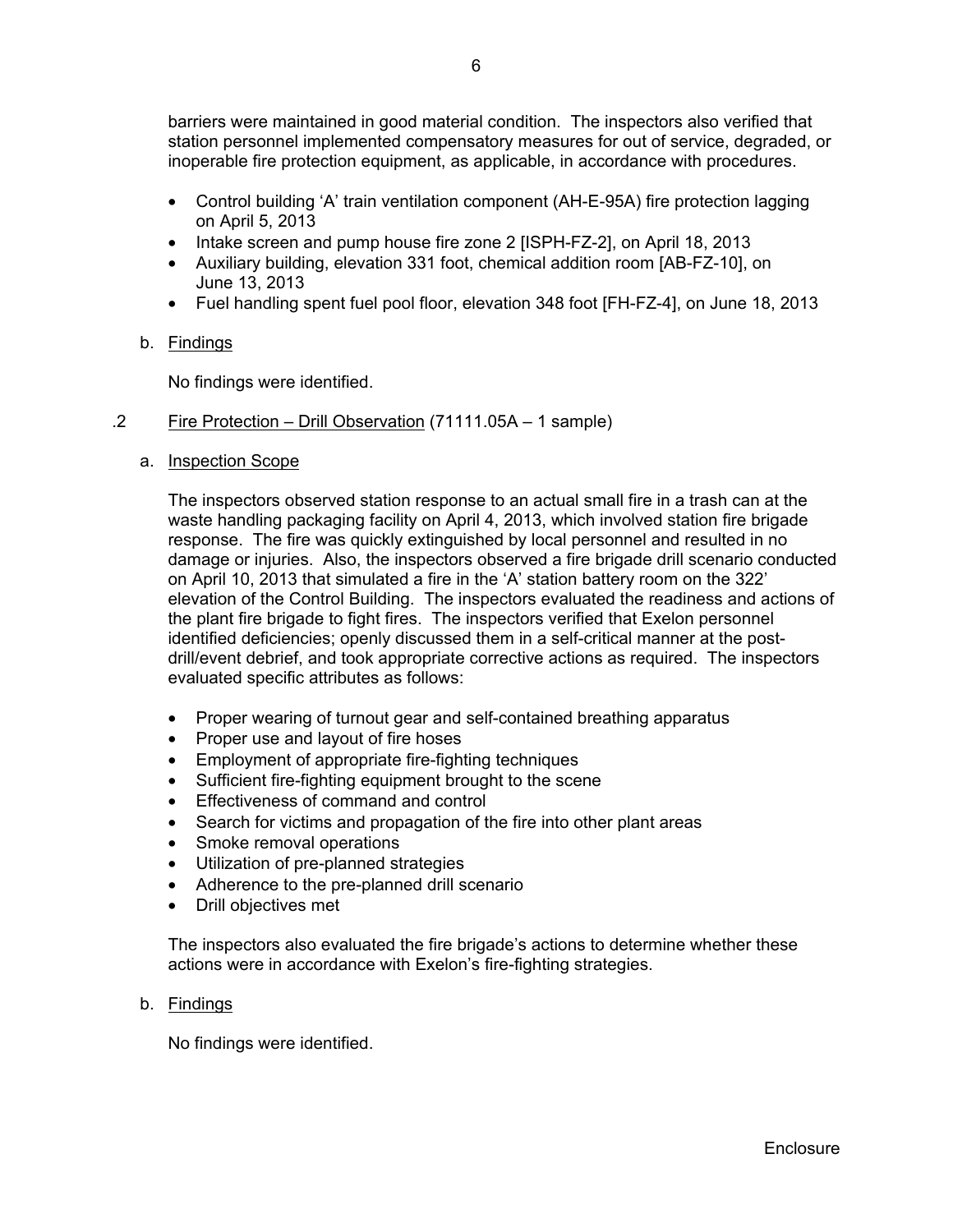# 1R06 Flood Protection Measures (71111.06 – 1 sample)

## Review of Cables Located in Underground Bunkers/Manholes

#### a. Inspection Scope

The inspectors conducted an inspection of underground bunkers/manholes subject to flooding that contain cables whose failure could affect risk-significant equipment. The inspectors performed walkdowns of risk-significant areas, including cable vault E-4E and E-4W containing power cables scoped in the license renewal program, to verify that the cables were not submerged in water, that cables and/or splices appeared intact, and to observe the condition of cable support structures. The inspectors reviewed the passive water mitigation features designed to prevent water intrusion into the cable vaults were intact and effectively performing their function. The inspectors also ensured that drainage was provided and functioning properly in areas where dewatering devices were not installed.

b. Findings

No findings were identified.

1R11 Licensed Operator Requalification Program (71111.11Q – 2 samples)

### .1 Quarterly Review of Licensed Operator Requalification Testing and Training

a. Inspection Scope

The inspectors observed licensed operator simulator training on June 24 and 28, 2013, which included the use of severe accident mitigating guidelines, walkthrough of upcoming control system relay replacements and how it would affect plant operations, and a review of NUREG-1022, Event Reporting Guidelines, Revision 3 changes. The inspectors evaluated operator performance during the simulated event and verified completion of risk significant operator actions, including the use of abnormal and emergency operating procedures. The inspectors assessed the clarity and effectiveness of communications, implementation of actions in response to alarms and degrading plant conditions, and the oversight and direction provided by the control room supervisor. The inspectors verified the accuracy and timeliness of the emergency classification made by the shift manager and the technical specification action statements entered by the shift technical advisor. Additionally, the inspectors assessed the ability of the crew and training staff to identify and document crew performance problems.

b. Findings

No findings were identified.

#### .2 Quarterly Review of Licensed Operator Performance in the Main Control Room

a. Inspection Scope

The inspectors observed control room operations during instrumentation and control surveillance testing conducted on June 25 and 26, 2013. The inspectors observed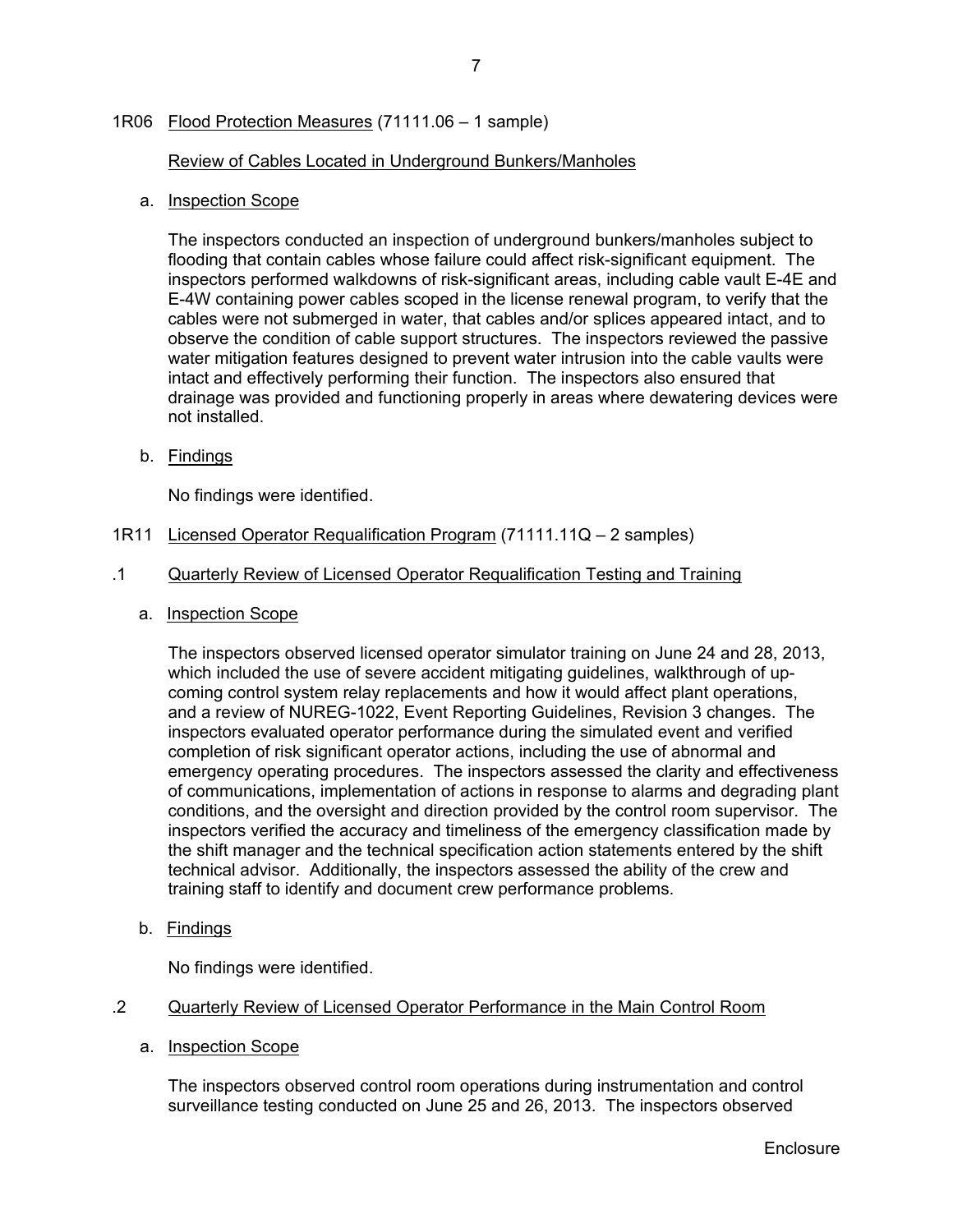licensed operators performance to verify that procedure use, crew communications, and coordination of activities between work groups met the criteria specified in Exelon's OP-AA-1, "Conduct of Operations," Revision 0. In addition, the inspectors verified that licensee supervision and management were adequately engaged in plant operations oversight and appropriately assessed control room operator performance and similarly met established expectations and standards.

# b. Findings

No findings were identified.

- 1R12 Maintenance Effectiveness (71111.12Q 3 samples)
	- a. Inspection Scope

The inspectors reviewed the samples listed below to assess the effectiveness of maintenance activities on SSC performance and reliability. The inspectors reviewed system health reports, corrective action program documents, maintenance work orders, maintenance rule periodic assessment report and maintenance rule basis documents to ensure that Exelon was identifying and properly evaluating performance problems within the scope of the maintenance rule. For each sample selected, the inspectors verified that the SSC was properly scoped into the maintenance rule in accordance with 10 CFR 50.65 and verified that the (a)(2) performance criteria established by Exelon staff was reasonable. As applicable, for SSCs classified as (a)(1), the inspectors assessed the adequacy of goals and corrective actions to return these SSCs to (a)(2). Additionally, the inspectors ensured that Exelon staff was identifying and addressing common cause failures that occurred within and across maintenance rule system boundaries.

- 'B' emergency diesel generator criteria exceeded as documented in IR 1498010, on April 8, 2013
- Maintenance Rule Periodic Assessment Topical Report for January 2011 to December 2012, on April 14, 2013
- Loose parts monitor alarm maintenance preventable functional failure evaluation, on May 10, 2013
- b. Findings

No findings were identified.

# 1R13 Maintenance Risk Assessments and Emergent Work Control (71111.13 – 5 samples)

a. Inspection Scope

The inspectors reviewed station evaluation and management of plant risk for the maintenance and emergent work activities listed below to verify that Exelon performed the appropriate risk assessments prior to removing equipment for work. The inspectors selected these activities based on potential risk significance relative to the reactor safety cornerstones. As applicable for each activity, the inspectors verified that Exelon personnel performed risk assessments as required by 10 CFR 50.65(a)(4) and that the assessments were accurate and complete. When Exelon performed emergent work, the inspectors verified that operations personnel promptly assessed and managed plant risk.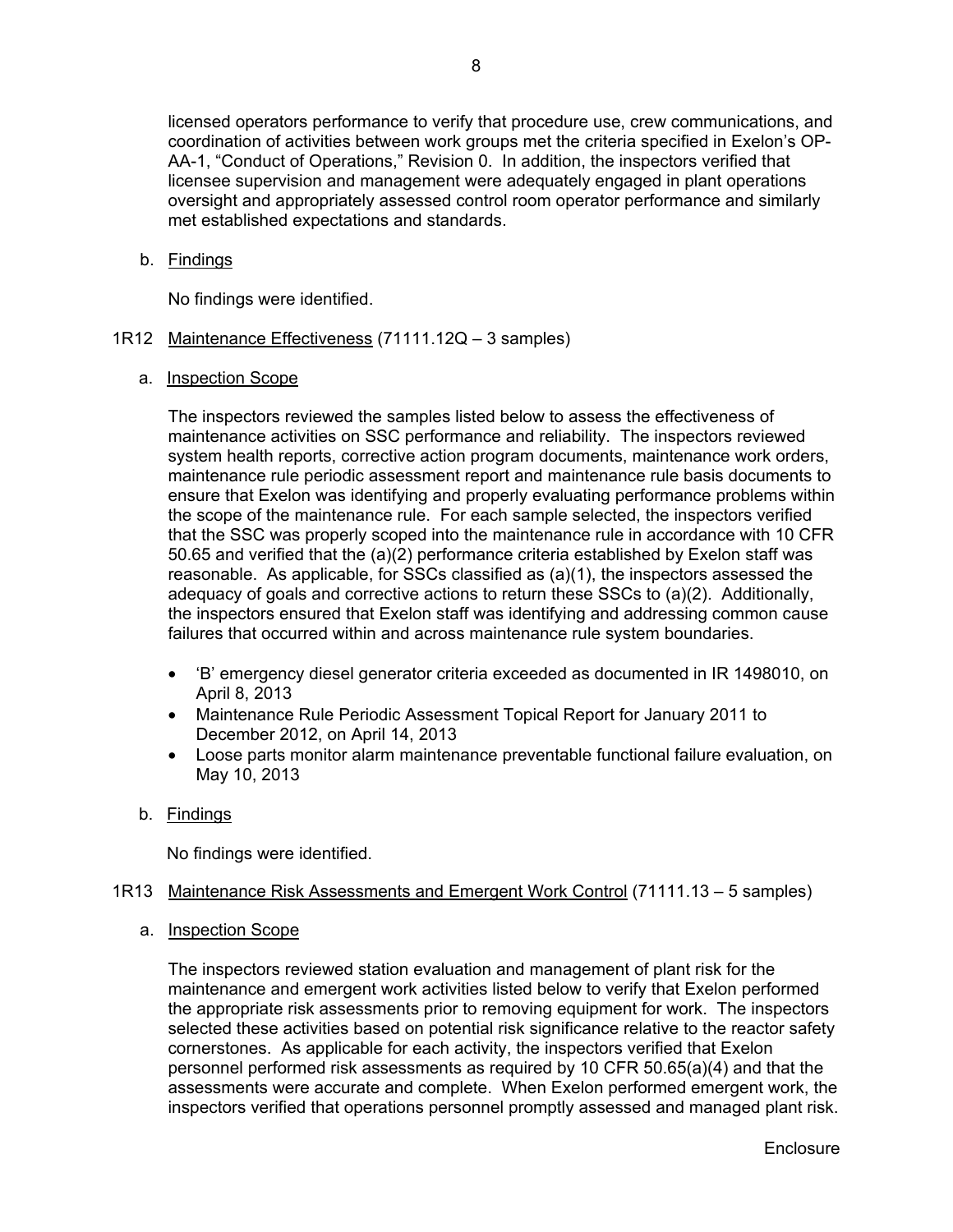The inspectors reviewed the scope of maintenance work and discussed the results of the assessment with the station's probabilistic risk analyst to verify plant conditions were consistent with the risk assessment. The inspectors also reviewed the technical specification requirements and inspected portions of redundant safety systems, when applicable, to verify risk analysis assumptions were valid and applicable requirements were met.

- Station risk regarding Foxboro power supplies affected by issues documented in 10 CFR 21 notice EN# 48863 and documented in IR 1496437, on April 2 – 15, 2013
- Station risk during 'B' emergency diesel generator work and diving operations to desilt river intake area #2 affecting safety-related river water pumps, on April 22 - 23, 2013
- Station risk during diving operations to desilt river intake areas #4 and #5 affecting safety-related river water pumps, on May 2 – 3, 2013
- Station risk during 'B' emergency diesel generator work and maintenance on emergency feedwater valve EF-V-30D, on May 14, 2013
- Station risk evaluation of emergency diesel generator surveillance testing with an impending severe thunderstorm warning, on June 13, 2013
- b. Findings

No findings were identified.

# 1R15 Operability Determinations and Functionality Assessments (71111.15 – 7 samples)

a. Inspection Scope

The inspectors reviewed operability determinations for the following degraded or nonconforming conditions:

- Station blackout diesel generator (EG-Y-4) control room voltage indication lower than local indication as documented in IR 1503158, on April 17, 2013
- Reinstallation of original speed switch for 'B' emergency diesel generator, on April 24, 2013
- Make-up pump discharge pressure transmitter (MU2-PT) out of tolerance as documented in IR 1507280, on May 1, 2013
- 'B' emergency diesel generator fuel leak at injector #9 documented in IR 1513793, May 14-15, 2013
- Intake and pump screen house safety-related pump ventilation issues as documented in IR 1512260, May 10, 2013
- 'B' control building normal ventilation fan (AH-E-17B) delayed stop as documented in IR 1512953, on May 12, 2013
- 'B' control building emergency ventilation fan (AH-E-18B) trip as documented in IR 1515220, on May 20, 2013

The inspectors selected these issues based on the risk significance of the associated components and systems. The inspectors evaluated the technical adequacy of the operability determinations to assess whether technical specification operability was properly justified and the subject component or system remained available such that no unrecognized increase in risk occurred. The inspectors compared the operability and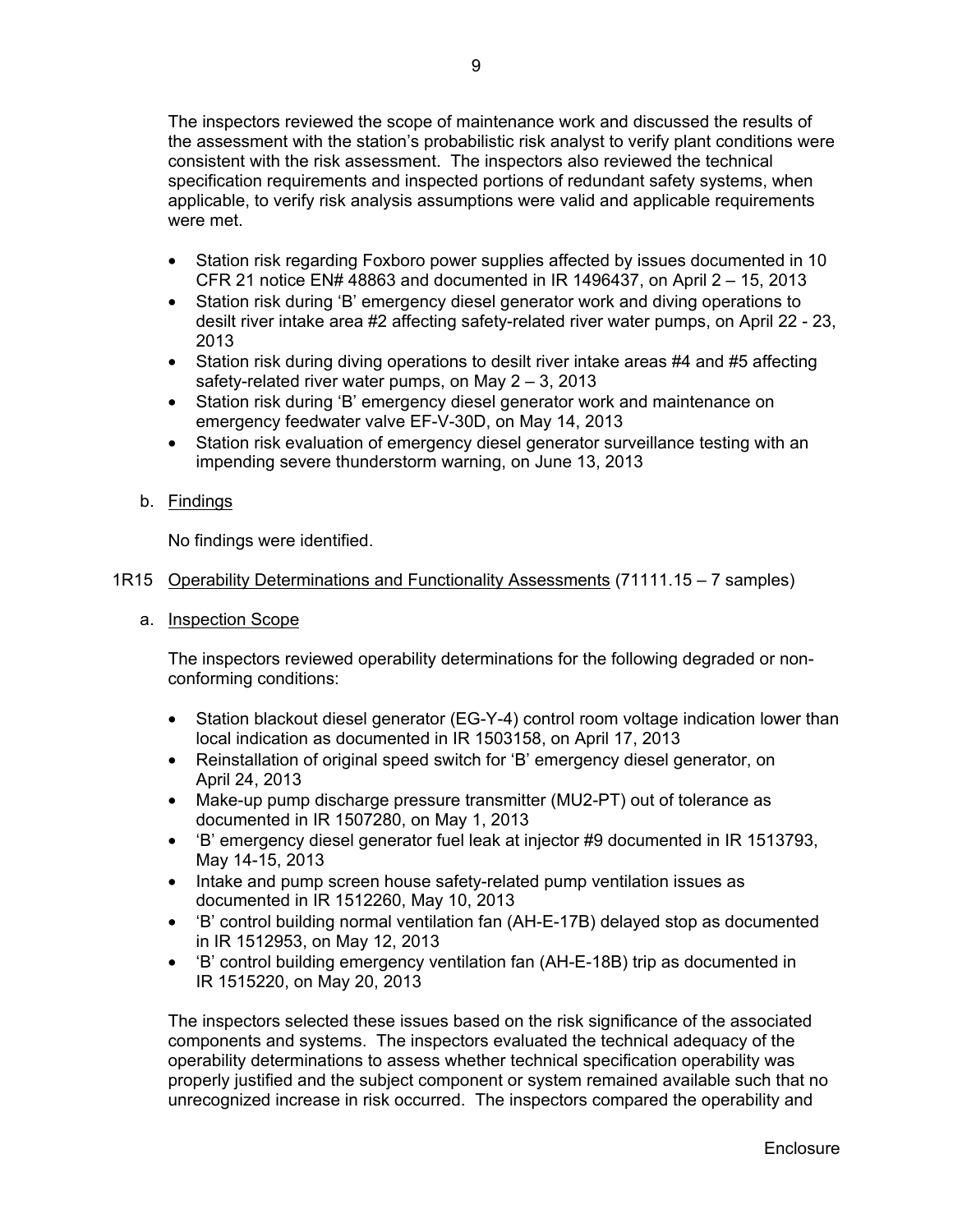design criteria in the appropriate sections of the technical specifications and UFSAR to Exelon's evaluations to determine whether the components or systems were operable. Where compensatory measures were required to maintain operability, the inspectors determined whether the measures in place would function as intended and were properly controlled by Exelon. The inspectors determined, where appropriate, compliance with bounding limitations associated with the evaluations.

b. Findings

No findings were identified.

1R18 Plant Modifications (71111.18 – 1 sample)

## Temporary Modifications

a. Inspection Scope

The inspectors reviewed the temporary modifications listed below to determine whether the modifications affected the safety functions of systems that are important to safety. The inspectors reviewed 10 CFR 50.59 documentation and post-modification testing results, and conducted field walkdowns of the modifications to verify that the temporary modifications did not degrade the design bases, licensing bases, and performance capability of the affected systems.

- TC-0151517 ESAS J-C Relay Replacement, on June 13, 2013
- b. Findings

No findings were identified.

## 1R19 Post-Maintenance Testing (71111.19 – 7 samples)

a. Inspection Scope

The inspectors reviewed the post-maintenance tests for the maintenance activities listed below to verify that procedures and test activities ensured system operability and functional capability. The inspectors reviewed the test procedure to verify that the procedure adequately tested the safety functions that may have been affected by the maintenance activity, that the acceptance criteria in the procedure was consistent with the information in the applicable licensing basis and/or design basis documents, and that the procedure had been properly reviewed and approved. The inspectors also witnessed the test or reviewed test data to verify that the test results adequately demonstrated restoration of the affected safety functions.

- 'A' control building ventilation damper replacements on April 5, 2013
- Replacement of circuit breaker (EG-H-2B-BK) under A1730435 that supports 'B' emergency diesel generator (EDG), on April 25, 2013
- 'B' EDG post maintenance-outage under WOs R2184442 and R2206257, on April 26, 2013
- 'B' EDG speed switch repairs under WO C2012150-04, on April 24, 2013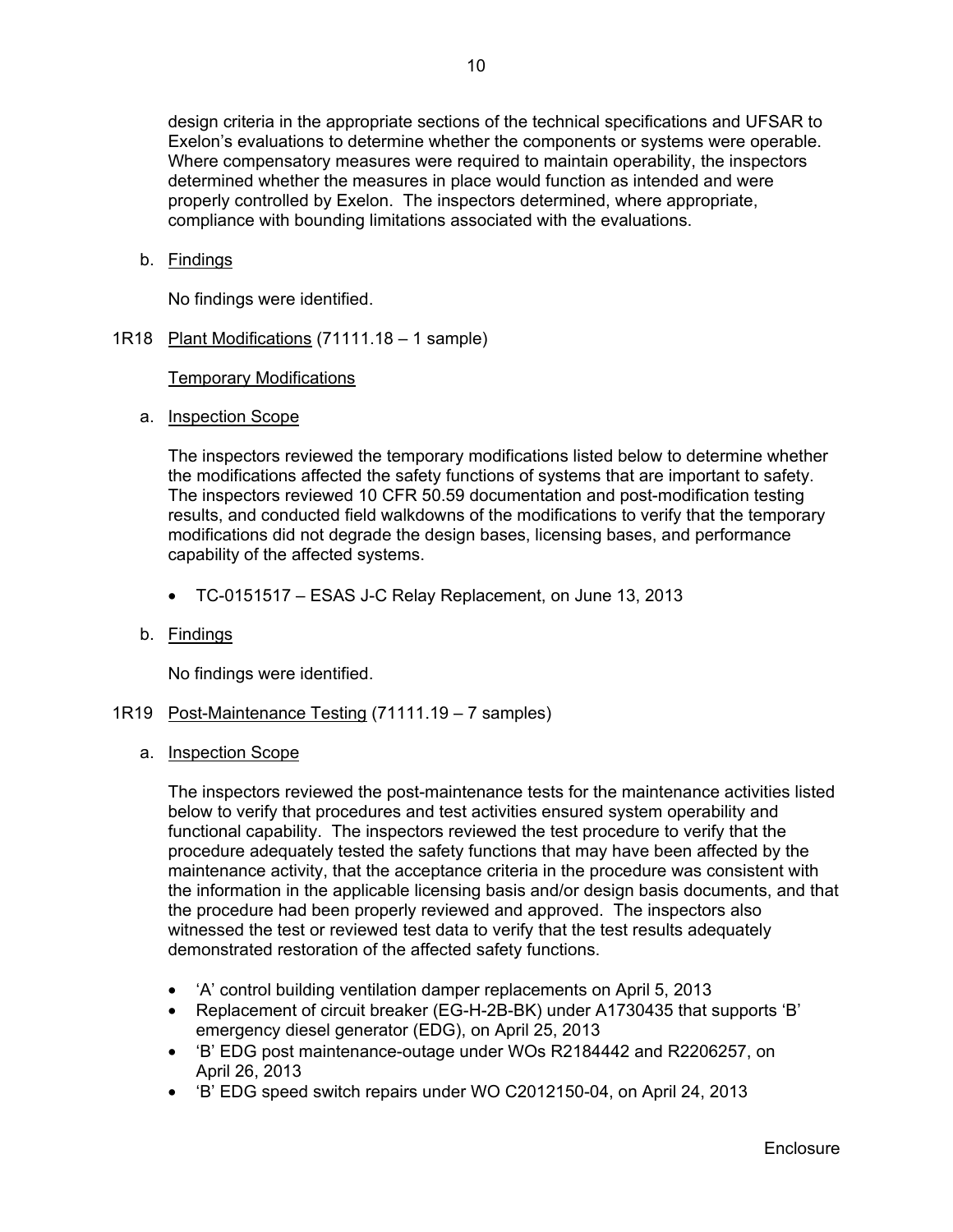- Station blackout diesel generator control room voltage meter replacement under WO R2215121, on May 10, 2013
- Air intake tunnel deluge sump pump (SD-P-7) after motor bearing greasing, on May 14, 2013
- 'B' control building normal ventilation fan (AH-E-17B) after damper solenoid replacement under A2329938, on May 15, 2013
- b. Findings

No findings were identified.

- 1R20 Refueling and Other Outage Activities (71111.20)
	- a. Inspection Scope

The inspectors observed performance of the calibration and surveillance test of spent fuel pool area refueling bridge limit switches and fuel-assembly transfer system in May and June 2013.

b. Findings

No findings were identified.

- 1R22 Surveillance Testing (71111.22 7 samples)
	- a. Inspection Scope

The inspectors observed performance of surveillance tests and/or reviewed test data of selected risk-significant SSCs to assess whether test results satisfied technical specifications, the UFSAR, and Exelon procedure requirements. The inspectors verified that test acceptance criteria were clear, tests demonstrated operational readiness and were consistent with design documentation, test instrumentation had current calibrations and the range and accuracy for the application, tests were performed as written, and applicable test prerequisites were satisfied. Upon test completion, the inspectors considered whether the test results supported that equipment was capable of performing the required safety functions. The inspectors reviewed the following surveillance tests:

- CY-AA-170-1000, Meteorological Tower Instrumentation Test on April 11, 2013
- 1450-013, 4160/480 Volt Transformer Overcurrent Relay Test on April 13, 2013
- 1303-4.2A RPS Channel A CRD Breaker and Test Module Testing on April 22, 2013
- ST-1303-4.16, Monthly Test of the 'B' EDG, on April 26, 2013
- $\bullet$  ST-OP-TM-212-02, In-service test of 'A' decay heat pump (DH-P-1A), on May 6, 2013 (in-service test)
- ST-1303-4.16, Annual Voltage/Frequency Checks for 'A' EDG, on May 9, 2013
- OP-TM-220-251, RCS Leak Rate Determination, June 24, 2013 (leak rate)

## b. Findings

No findings were identified.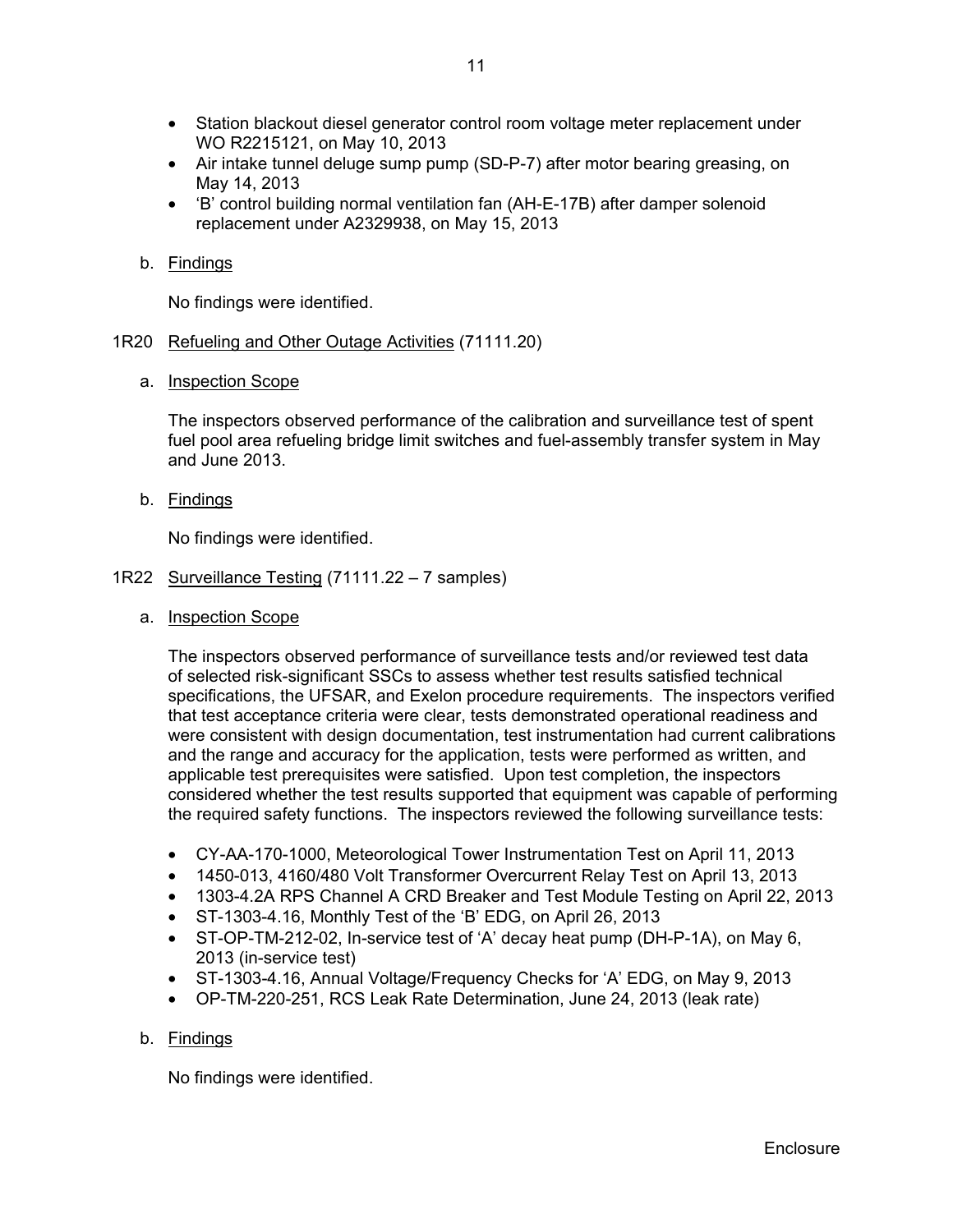# **Cornerstone: Emergency Preparedness**

#### 1EP6 Drill Evaluation (71114.06 - 1 sample)

#### a. Inspection Scope

The inspectors evaluated the conduct of emergency event identification, classification, and notification during an evaluated hostile-action based emergency preparedness drill conducted on April 16, 2013. Exelon planned for this evolution to be evaluated and included in performance indicator data regarding drill and exercise performance. The inspectors also attended the post-evolution critique for the scenario. The focus of the inspectors' activities was to note any weaknesses and deficiencies in the crew's performance and ensure that Exelon's evaluators noted the same issues and entered them into the corrective action program.

#### b. Findings

No findings were identified.

#### **2. RADIATION SAFETY**

#### **Cornerstone: Public Radiation Safety**

- 2RS6 Radioactive Gaseous and Liquid Effluent Treatment (71124.06)
	- a. Inspection Scope

#### Groundwater Protection Initiative (GPI) Program

During the period April 15 - 19, 2013, the inspector reviewed groundwater monitoring results and changes to Exelon's program for identifying, mitigating, and monitoring contaminated spills/leaks to on-site groundwater pathways. The inspector used the guidance contained in Nuclear Energy Institute (NEI) 07-07, Industry Ground Water Protection Initiative (GPI), to evaluate the licensee's implementation of the GPI.

#### Walkdowns and Observations

The inspector reviewed the recent results of water samples taken from the monitoring well MS-22, located near the Unit 1 borated water storage tank (BWST), where elevated tritium concentrations were detected in April 2012. The inspector reviewed Exelon's measures to identify the source and control the spread of contamination by installing additional monitoring well clusters in the vicinity of MS-22.

The inspector assessed the current on-site ground water sample results to determine the trends in the concentrations of tritiated water in the monitoring wells, determine the adequacy of the sampling program, and evaluate the suitability for the locations of new monitoring wells.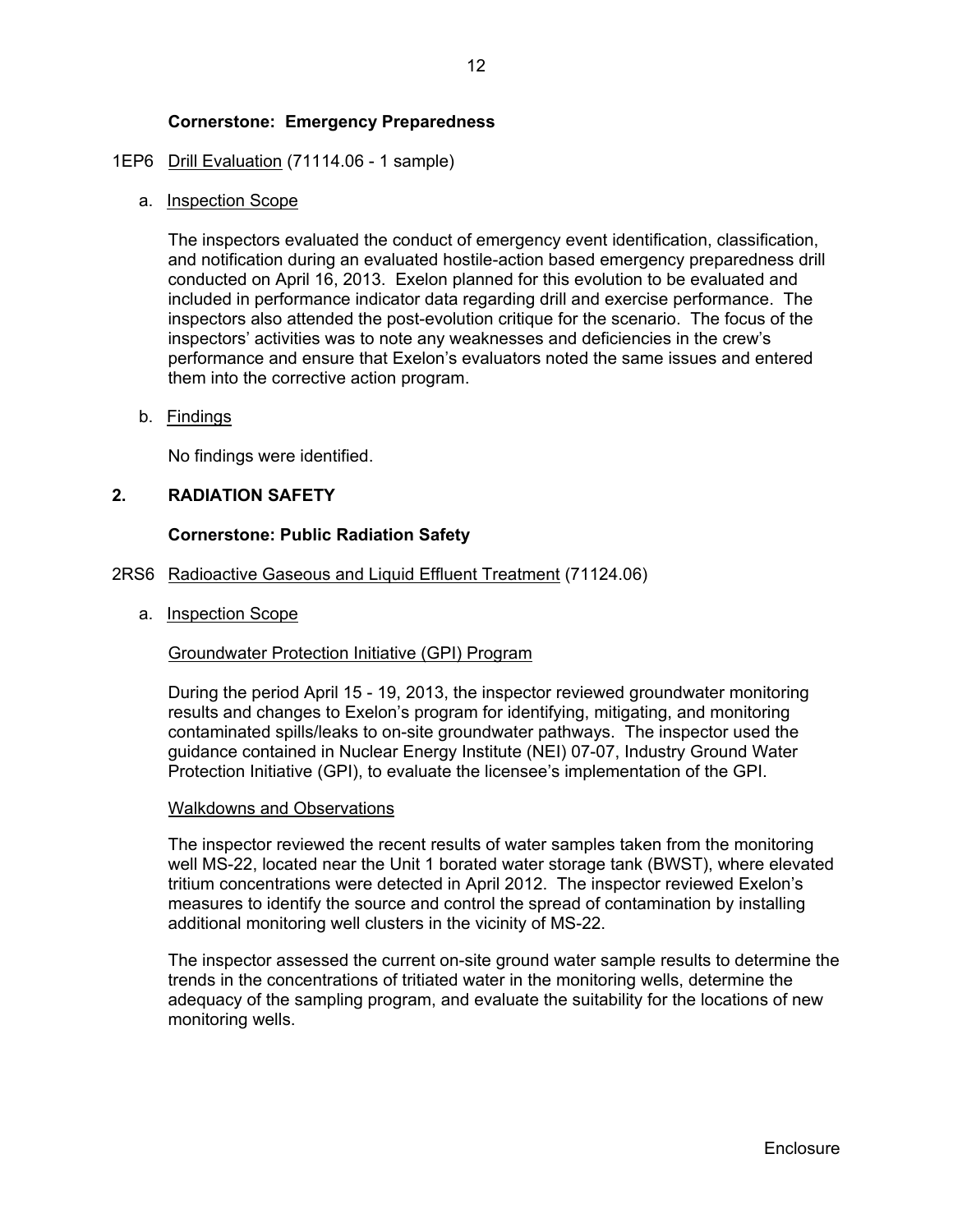## Problem Identification and Resolution

The inspector assessed whether problems associated with the GPI program are being identified by the licensee at an appropriate threshold and are properly addressed for resolution in the Exelon's corrective action program.

## b. Findings and Observations

No findings were identified.

# 2RS7 Radiological Environmental Monitoring Program (71124.07 – 1 sample)

## a. Inspection Scope

During the period April 15 - 19, 2013, the inspector verified that the radiological environmental monitoring program (REMP) quantifies the impact of radioactive effluent releases to the environment and sufficiently validates the integrity of the radioactive gaseous and liquid effluent release program.

The inspector used the requirements in 10 CFR Part 20; 10 CFR Part 50 Appendix A Criterion 60 - Control of Release of Radioactivity to the Environment; 10 CFR 50 Appendix I Numerical Guides for Design Objectives and Limiting Conditions for Operations to Meet the Criterion "As Low as is Reasonably Achievable" (ALARA) for Radioactive Material in Light-Water- Cooled Nuclear Power Reactor Effluents; 40 CFR Part 190 Environmental Radiation Protection Standards for Nuclear Power Operations; 40 CFR Part 141 Maximum Contaminant Levels for Radionuclides; the guidance in RGs 1.23 Meteorological Measurements Program for Nuclear Power Plants, RG 4.1 Radiological Environmental Monitoring Programs for Nuclear Power Plants; RG 4.15 Quality Assurance for Radiological Monitoring Programs; NUREG 1301 Offsite Dose Calculation Manual (ODCM) Guidance: Standard Radiological Effluent Controls; applicable industry standards; and licensee procedures as criteria for determining compliance.

The inspector reviewed the Three Mile Island Annual Radiological Environmental Operating Reports for 2010 and 2011, and the results of licensee assessments since the last inspection to verify that the REMP was implemented and reported in accordance with requirements. This review included changes to the ODCM with respect to environmental monitoring, commitments in terms of sampling locations, monitoring and measurement frequencies, land use census, inter-laboratory comparison program, and analysis of data.

The inspector reviewed the Three Mile Island ODCM to identify locations of environmental monitoring stations. The inspector reviewed the Three Mile Island UFSAR for information regarding the environmental monitoring program and meteorological monitoring instrumentation. The inspector reviewed quality assurance audits and technical evaluations performed on the vendor's analytical laboratory program. The inspector reviewed the Three Mile Island Annual Radioactive Effluent Release Reports and the most recent results from waste stream analysis, to determine if Exelon is sampling and analyzing for the predominant radionuclides likely to be released in effluents.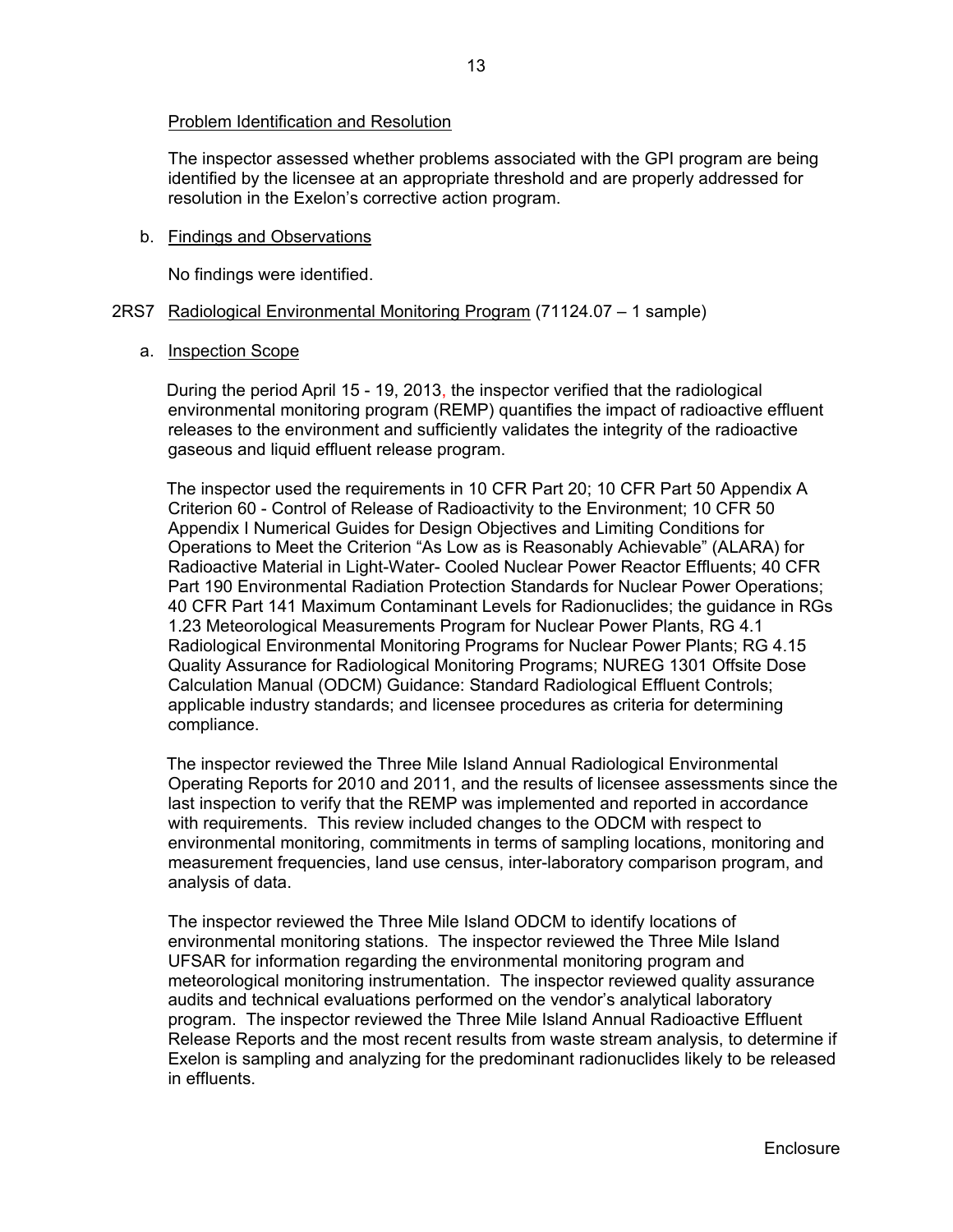### Site/Environmental Inspection

The inspector walked down seven air sampling stations (Nos. E1-2, F1-3, G2-1, M2-1, A3-1, H3-1, Q15-1)) and eleven optically stimulated luminescent dosimeter (OSLD) monitoring locations (Nos. J1-1, F1-1, C1-1, L1-1, K1-1, J1-3, H3-1, E1-2, A3-1, Q15-1, M2-1) to determine whether they are located as described in the ODCM and to determine the equipment material condition.

For the selected air samplers, the inspector reviewed the calibration and maintenance records to verify the operability of the sampler's components.

The inspector observed the collection and preparation of six environmental water samples. Included in these observations were three surface water samples (monitoring locations: J1-2, A3-2, Q9-1) and three drinking water samples (monitoring locations: Q9- 1, G15-2, G15-3), The inspector determined whether the environmental sampling was representative of the release pathways as specified in the ODCM and that sampling techniques were performed in accordance with procedures.

The inspector toured milk sampling locations (E2-2, F4-1, G2-1, P4-1) to verify that the locations were as described in the ODCM. The inspector performed an assessment of whether Exelon has initiated sampling of other appropriate media upon loss of a required sampling station; e.g., establishing vegetation sampling to replace the loss of milk sampling.

Based on direct observation and review of records, the inspector assessed whether the meteorological instruments were operable, calibrated, and maintained in accordance with procedures. The inspector determined whether the meteorological data readout and recording instruments in the control room and at the meteorological tower were operable and were reading similar values. The inspector confirmed that redundant instrumentation was available and that the recovery rate for meteorological data was greater than 90%.

The inspector evaluated whether missed and/or anomalous environmental samples were identified and reported in the Annual Radiological Environmental Operating Reports. The inspector selected events that involved a missed sample, inoperable air sampler, lost TLDs/OSLDs, or anomalous measurement to verify that Exelon has identified the cause and has implemented appropriate corrective actions.

The inspector assessed whether the controls associated with the Unit 1 condensate storage tanks, sodium thiosulfate tank, borated water storage tank, sodium hydroxide tank, radwaste piping, turbine building sump, and auxiliary building sump included operational and engineering measures to identify credible pathways for radioactive material to reach ground water. The inspector assessed whether Exelon has implemented a monitoring program to provide early detection of leakage from these components and has implemented mitigation measures to limit the migration of tritiated groundwater.

The inspector reviewed the decommissioning files, per 10 CFR 50.75 (g), to verify that any spills or leaks of contaminated material, were documented and monitored.

The inspector reviewed any significant changes made by Exelon to the ODCM as the result of changes to the land census, long-term meteorological conditions or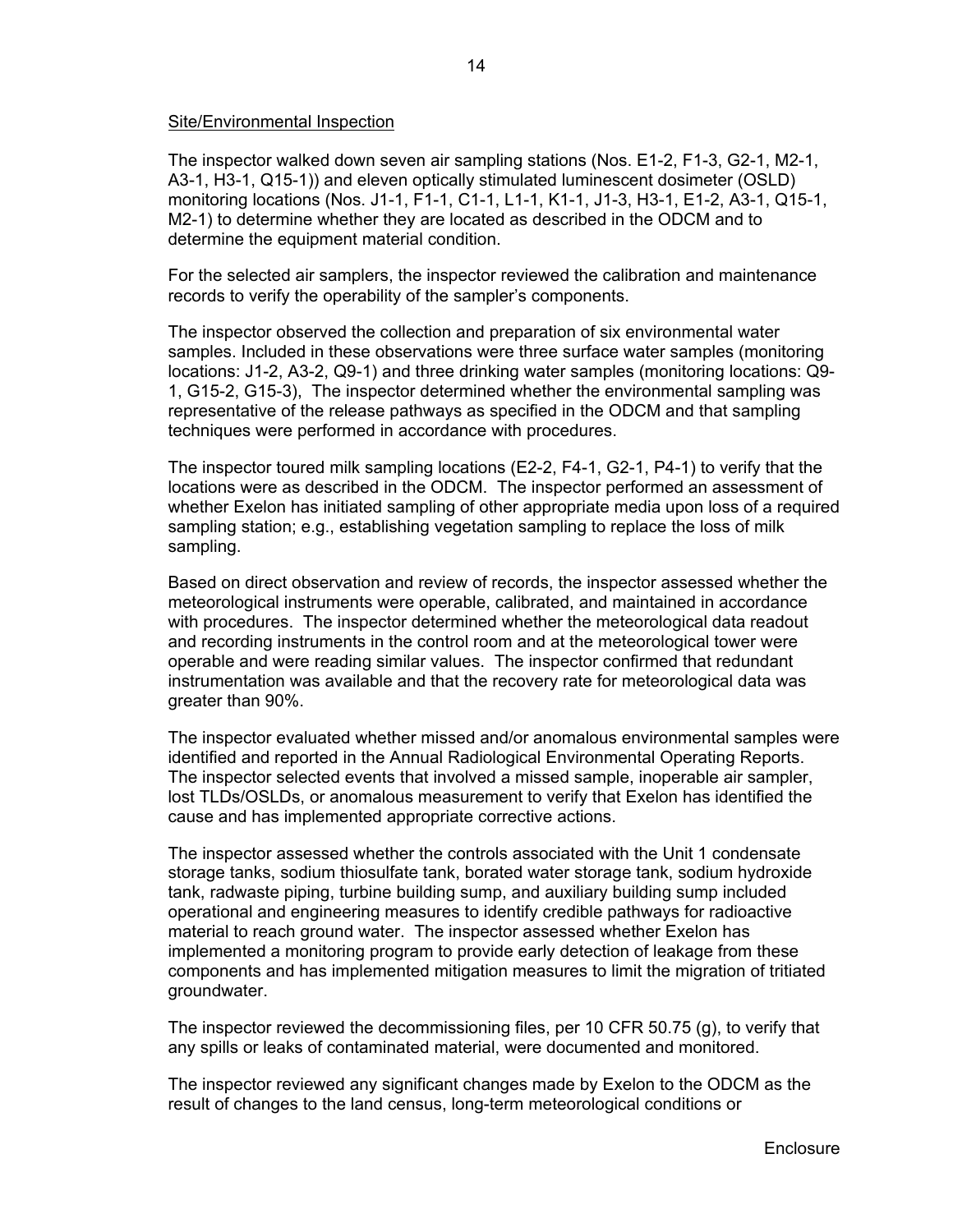modifications to the sampler stations since the last inspection. The inspector reviewed technical justifications for any changed sampling locations to verify that Exelon performed the reviews required to ensure that the changes did not affect its ability to monitor the impacts of radioactive effluent releases on the environment.

The inspector assessed whether the detection sensitivities for environmental samples met the lower limits of detection specified in the ODCM. The inspector reviewed the results of the Exelon inter-laboratory and intra-laboratory comparison programs to verify the adequacy of environmental sample analyses performed by the licensee. The inspector assessed whether the results included the radionuclide mix appropriate for the facility.

# Identification and Resolution of Problems

The inspector assessed whether problems associated with the REMP are being identified by Exelon at an appropriate threshold and appropriate corrective actions are assigned for resolution in the licensee's corrective action program.

b. Findings

No findings were identified.

# **4. OTHER ACTIVITIES**

- 4OA1 Performance Indicator Verification (71151)
- .1 Reactor Coolant System (RCS) Specific Activity and RCS Leak Rate (2 samples)
	- a. Inspection Scope

The inspectors reviewed Exelon's submittal for the RCS specific activity and RCS leak rate performance indicators for TMI for the period of April 1, 2012 through April 1, 2013. To determine the accuracy of the performance indicator data reported during those periods, the inspectors used definitions and guidance contained in NEI Document 99-02, "Regulatory Assessment Performance Indicator Guideline," Revision 6. The inspectors also reviewed RCS sample analysis and control room logs of daily measurements of RCS leakage, and compared that information to the data reported by the performance indicator. Additionally, the inspectors observed surveillance activities that determined the RCS identified leakage rate, and chemistry personnel taking and analyzing an RCS sample.

b. **Inspection Findings** 

No findings were identified.

- 4OA2 Problem Identification and Resolution (71152 3 samples)
- .1 Routine Review of Problem Identification and Resolution Activities
	- a. Inspection Scope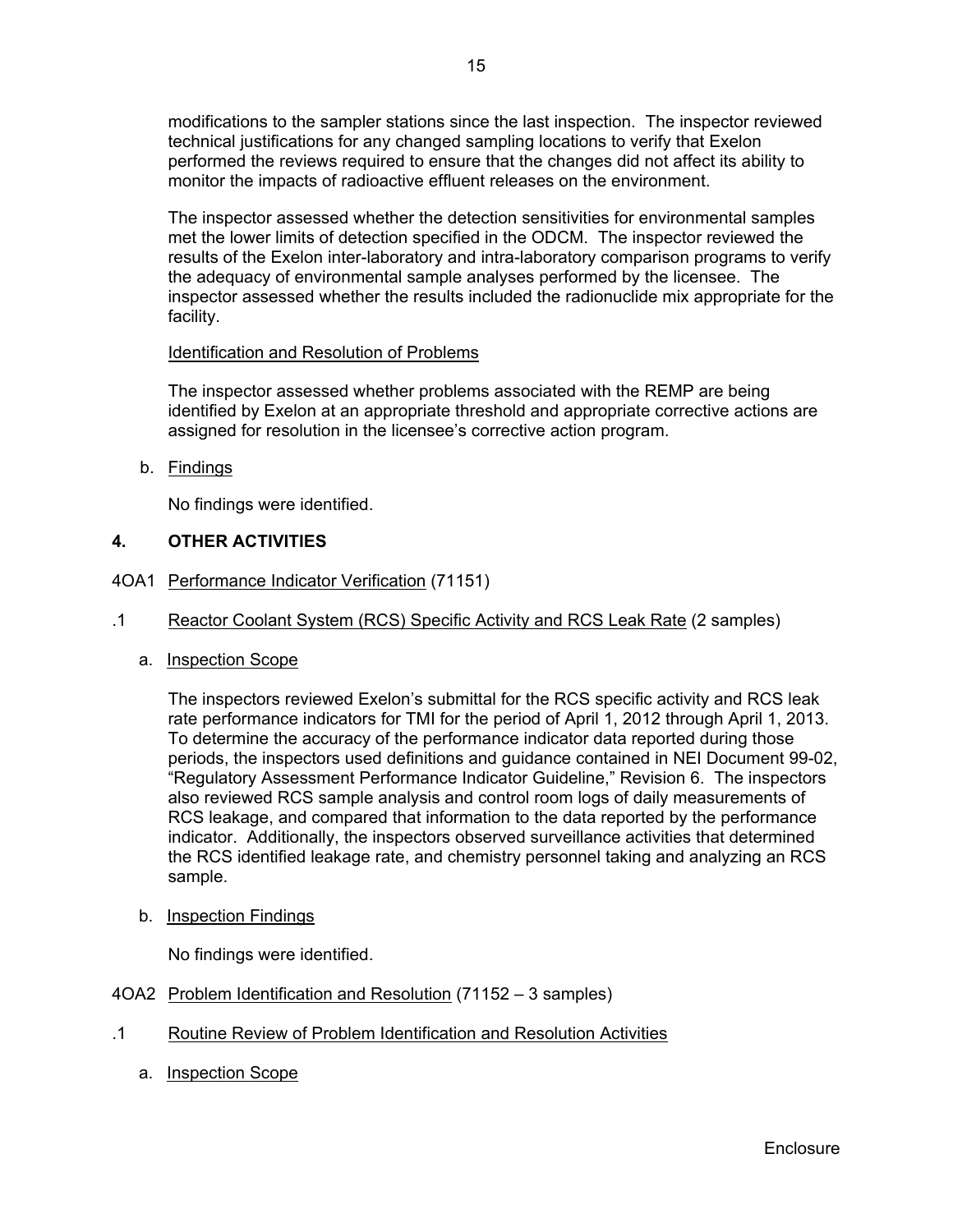As required by Inspection Procedure 71152, "Problem Identification and Resolution," the inspectors routinely reviewed issues during baseline inspection activities and plant status reviews to verify that Exelon entered issues into the corrective action program at an appropriate threshold, gave adequate attention to timely corrective actions, and identified and addressed adverse trends. In order to assist with the identification of repetitive equipment failures and specific human performance issues for follow-up, the inspectors performed a daily screening of items entered into the corrective action program and periodically attended issue report screening meetings.

b. Findings

No findings were identified.

## .2 Semi-Annual Trend Review

a. Inspection Scope

The inspectors performed a semi-annual review of site issues, as required by Inspection Procedure 71152, "Problem Identification and Resolution," to identify trends that might indicate the existence of more significant safety issues. In this review, the inspectors included repetitive or closely-related issues that may have been documented by Exelon outside of the corrective action program, such as trend reports, performance indicators, major equipment problem lists, system health reports, maintenance rule assessments, and maintenance or corrective action program backlogs. The inspectors also reviewed Exelon's corrective action program database for the first and second quarters of 2013 to assess issue reports written in various subject areas (equipment problems, human performance issues, etc.), as well as individual issues identified during the NRCs daily condition report review (Section 4OA2.1). The inspectors reviewed the available Exelon quarterly trend reports for 2013 to verify that Exelon personnel were appropriately evaluating and trending adverse conditions in accordance with applicable procedures.

b. Findings and Observations

No findings were identified.

The inspectors evaluated a sample of various department issues that were provided as input into the quarterly trend report and rolled-up and identified as monitored trends. This review included a sample of issues and events that occurred over the course of the past two quarters to objectively determine whether issues were appropriately considered or ruled as emerging or adverse trends, and in some cases, verified the appropriate disposition of resolved trends. The inspectors verified that these issues were addressed within the scope of the corrective action program. For example, the inspectors noted that consistent with an identified adverse trend in transient combustible-free zone violations and other fire protection issues into the  $1<sup>st</sup>$  quarter 2013, a common-cause and root cause evaluation was completed by Exelon and corrective actions implemented in the  $2^{nd}$  quarter 2013. The inspectors noted a significant improvement in the implementation of fire protection requirements with no adverse trend noted by the end of the  $2^{nd}$  quarter 2013. Regarding the only other root cause, involving flood protection barriers, issues continue to be identified by the inspectors, however the issues were not safety-significant nor contributed to an adverse trend.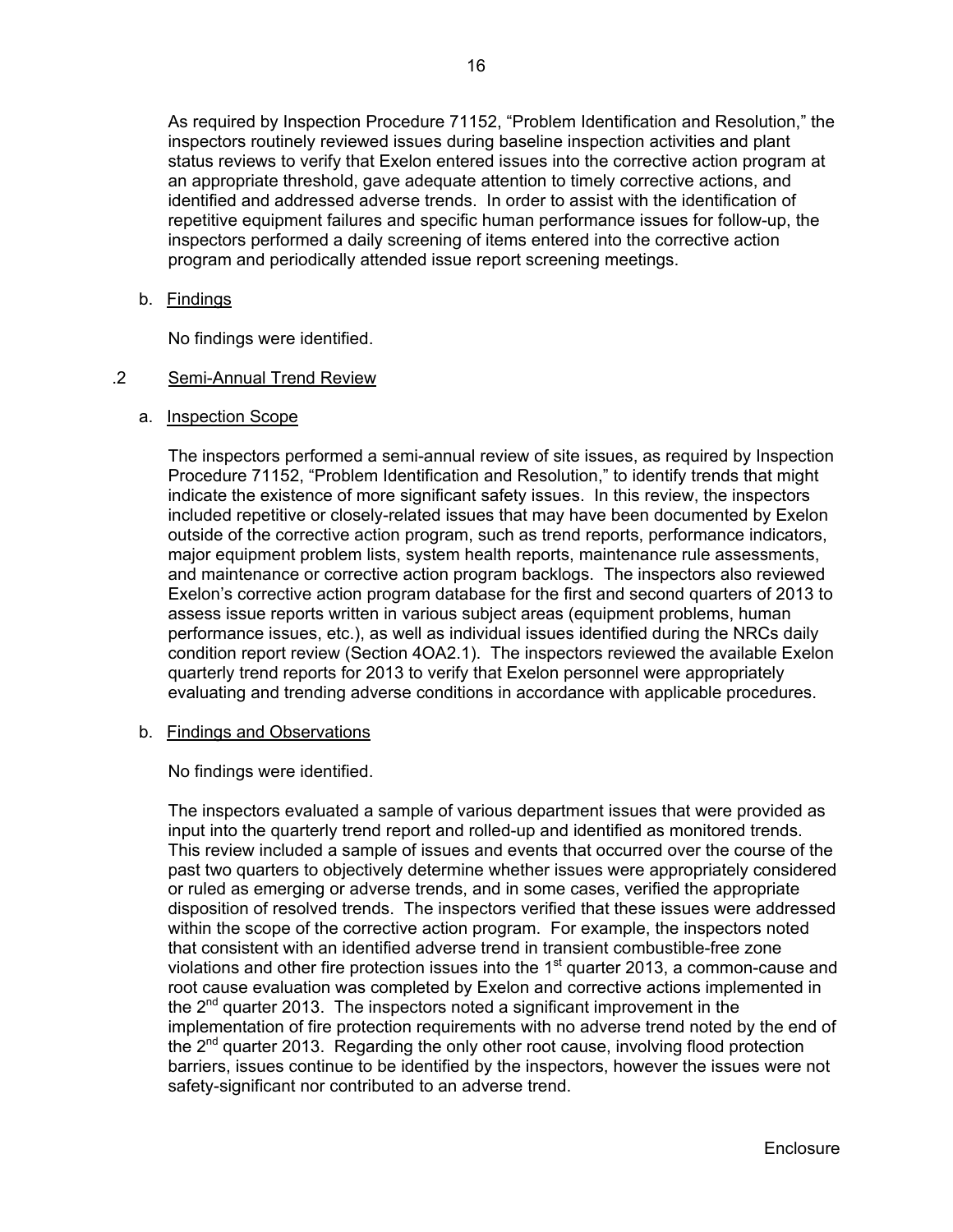In other cases, Exelon has identified an adverse trend in the use of the corrective action program and took corrective actions, specifically with the staff and corrective action coordinators by reinforcing CAP standards and procedures, to address the trend. The inspectors have observed measurable improvement in the identification of issues and the use of CAP evaluations. An adverse trend was noted with the integrated control system unit load demand module tripping to manual (IR 1511473). Exelon has an open troubleshooting matrix to support further evaluation.

The inspectors noted TMI now more clearly documents operating experience with respect to defects reported to the NRC; the licensee documents each reported condition communicated to the station in their CAP for evaluation regardless if it directly affects TMI. Additionally, the inspectors recently observed, consistent with Exelon issue reports, an apparent increase in chemistry performance issues. Exelon has entered these issues in their CAP and has taken immediate management actions to the address the issues.

## .3 Annual Sample: Review of Single-Rod Power Supply Failures

## a. Inspection Scope

The inspectors performed a review of multiple Single Rod Power Supply (SRPS) failures, similar to those documented in IRs 1449888 and 1436736, of the digital control rod drive system that was installed at the station in November 2011. This system is not safety-related, but throughout the subsequent operating cycle, the station has experienced a high number and rate of SRPS failures. The inspectors reviewed the failures as they occurred and assessed the overall station impact, including Exelon's review of the issue. The inspectors evaluated whether station personnel had identified, assessed, and reviewed causal factors leading to these failures and any long-term corrective actions. The inspectors also walked the system in the field and reviewed operating conditions and visually inspected failure power supplies.

## b. Findings and Observations

No findings were identified.

The inspectors determined that the majority of the SRPS failures occurred within six months of operation and were attributed to a lower than expected DC voltage on one of three output phases. An adverse trend in SRPS failures was identified by Exelon and documented in IR 1353918. Exelon, with assistance from the vendor, determined that the majority of failures were caused by an internal silicon controlled rectifier failure. The licensee determined that the lower DC phase voltage was below a conservative DC setpoint which actuates the control rod system fault logic and main control room alarm when reached. There are two SRPSs in parallel for each control rod drive mechanism; one SRPS can carry full load. A single SRPS failure to a control rod does not impact plant operations. The licensee has monitored SRPS failure rate, which is still higher than expected, and are proactively planning rectifier replacements for a number of SRPSs. The inspectors' review did not identify any issues that would adversely affect the capability of the operators to implement abnormal or emergency operating procedures and concluded Exelon's actions are reasonable.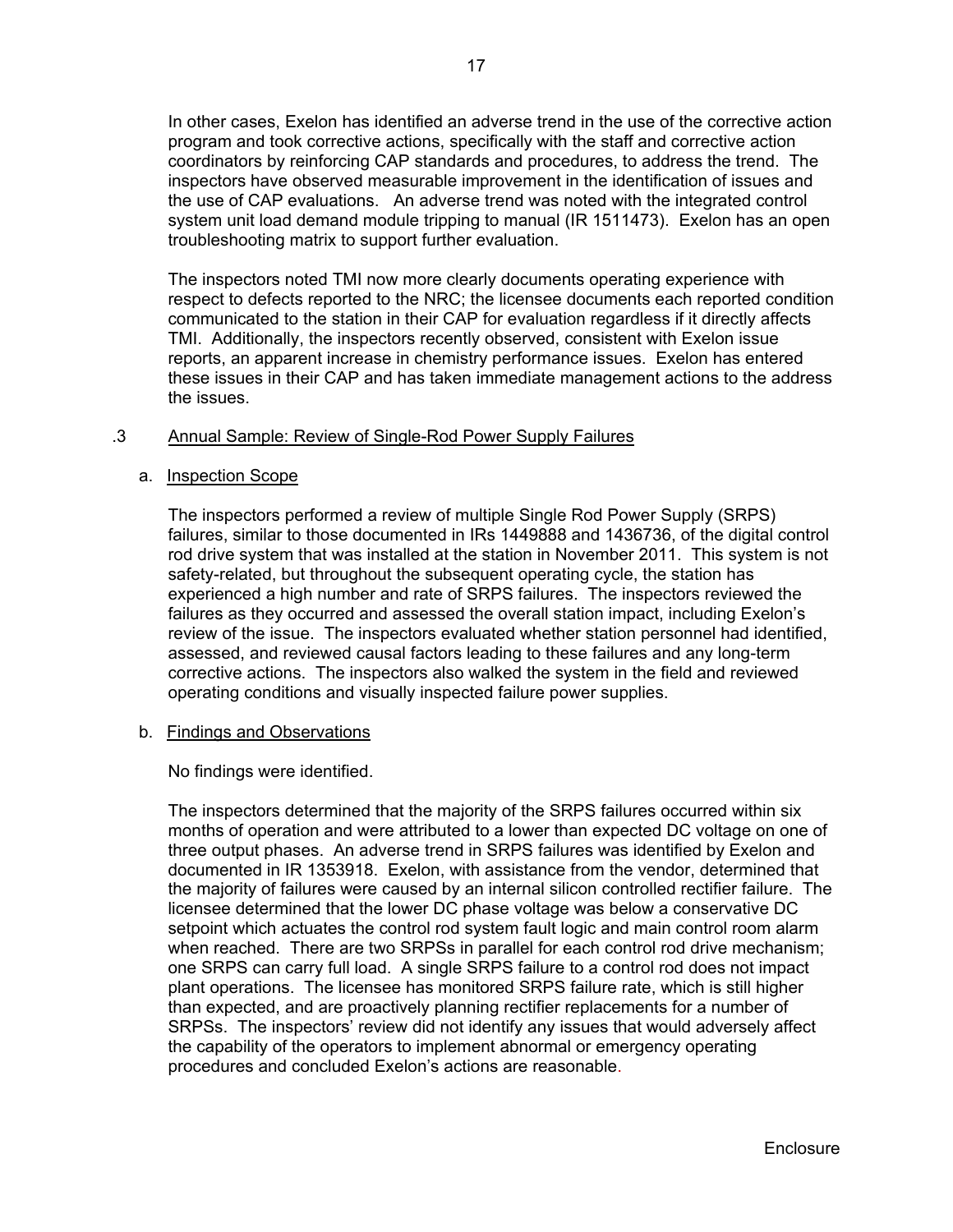#### .4 Annual Sample: Review of Integrated Control System (ICS) and Computer-Based Instrumentation Issues

#### a. Inspection Scope

The inspectors assessed Exelon's review of multiple issues affecting the Integrated Control System (ICS), Primary Plant Computer (PPC), and Fixed Incore Detector Monitoring System (FIDMS). Together these systems provide indication and control capability of the reactor and power conversion systems to the main control room operators. Particularly, issues reviewed were related to an adverse trend in ICS Unit Load Demand (ULD) module tripping to manual control, as documented in IR 1511473, PPC failovers from one server to another as documented in IR 1476473, and FIDMS calculation issue as documented in IR 1514496 or server failure as documented in IR 1514633.

The inspectors assessed Exelon's problem identification threshold, cause analyses, extent of condition reviews, compensatory actions, and the prioritization and timeliness of corrective actions to determine whether Exelon was appropriately identifying, characterizing, and correcting problems associated with this issue and whether the planned or completed corrective actions were appropriate. The inspectors compared the actions taken to the requirements of Exelon's corrective action program and 10 CFR 50, Appendix B. In addition, the inspectors performed field walkdowns and interviewed personnel to assess the effectiveness of the implemented corrective actions.

#### b. Findings and Observations

No findings were identified.

Regarding ICS issues, Exelon has appropriately documented and evaluated each issue in CAP and assembled a team composed of other industry ICS users and designers to review TMI's ICS issues and gain information and experience from others. A number of actions resulted from this team, including the establishment of long term ICS reliability preventive maintenance strategy, which would address ICS usability via a combination of comprehensive module refurbishment, re-engineering, or STAR module replacements until an ICS replacement is determined. Other significant actions and recommendations were documented in IR 1420753-12. Exelon continues to experience, troubleshoot, and monitor the ULD module unexpectedly tripping to manual. No definitive cause has been determined, but the licensee documents the circumstances of each occurrence into CAP and continues to troubleshoot the issue.

Regarding PPC issues, Exelon established a PPC team and evaluated each of the PPC failovers, and in aggregate (CCA 1476473), and determined the causes to be either insufficient memory resources or due to obsolete hardware failure. However, a majority of failures were of unknown cause and resulted in requiring field signal cards to be rebooted. The inspectors noted limited diagnostic capabilities exist for the PPC. The licensee has managed the occurrence of PPC issues and has taken actions to balance field inputs and enforce proper program memory management as much as feasibly possible. System engineering continues to monitor PPC performance with Operations and interfaces with a PPC upgrade project manager for future replacement options.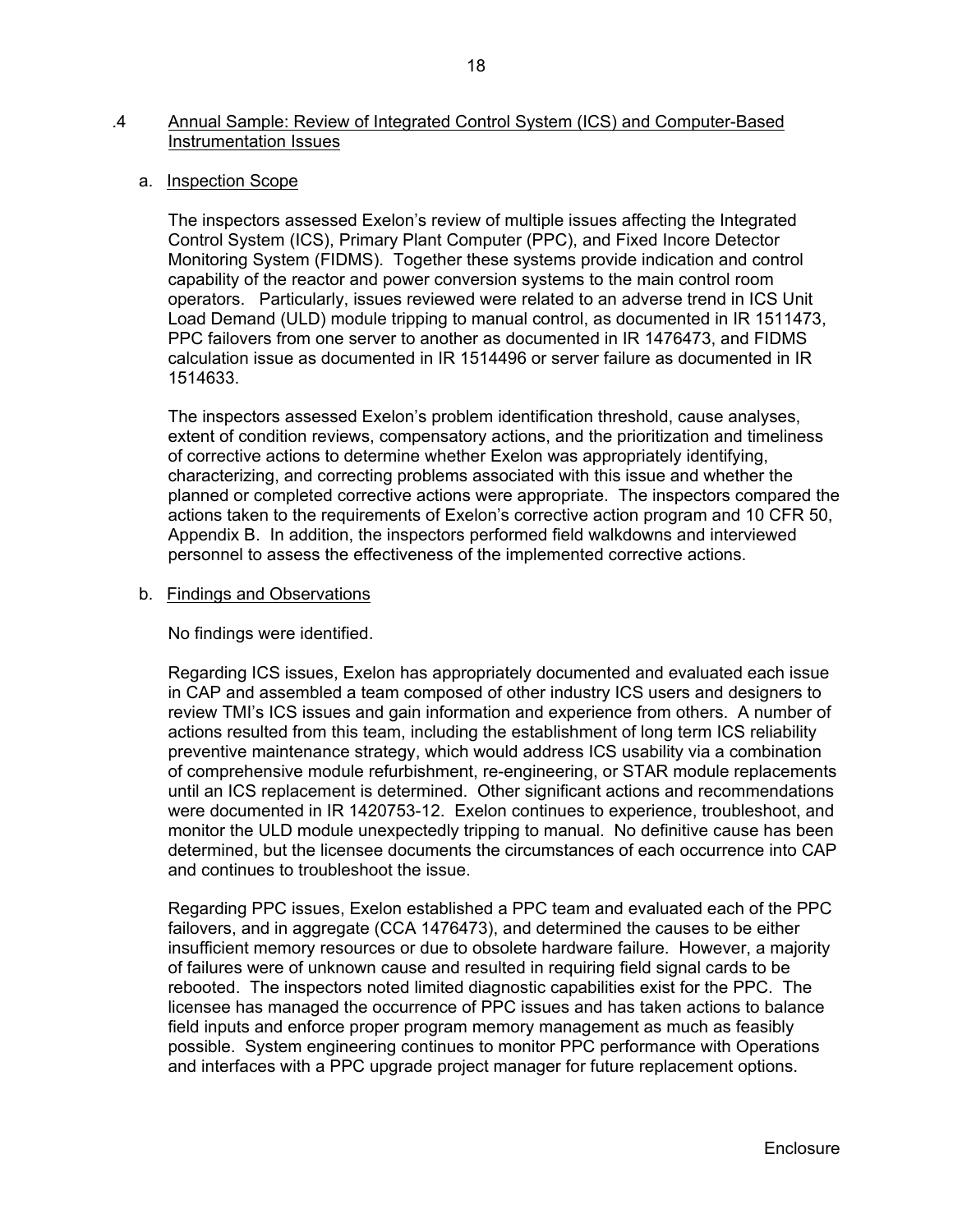FIDMS issues are interconnected with PPC issues since FIDMS is an application that runs on the PPC to support plant heat balance calculations, among other functions. The licensee determined that issues experienced with FIDMS are due to the limited resources of the PPC and the method that FIDMS transfers information, via an interfacing file, that may periodically cause FIDMS to 'lock-up'. Exelon has determined that corrective actions for the PPC issues above have minimized this occurrence and that to ultimately correct this issue is to replace or upgrade the PPC hardware. Exelon is planning to replace the PPC in the future and has established a project team to manage this change.

The inspectors reviewed Exelon's actions to the issues in aggregate and determined that Exelon has adequately managed the issues and taken appropriate actions to address, in the interim, and planned projects to upgrade hardware in the long term. The inspectors determined Exelon's overall response to the issue was commensurate with the safety significance, was timely, and included appropriate compensatory actions.

- 4OA3 Follow-Up of Events and Notices of Enforcement Discretion (71153 2 samples)
- .1 (Closed) Licensee Event Report (LER) 05000289/2012-002-00: Missing Seals in Air Intake Tunnel Conduits

On August 10, 2012, it was discovered during a flood protection barrier walkdown that conduits carrying cables through the Air Intake Tunnel (AIT) to the auxiliary building did not contain internal flood protection seals. The licensee took immediate compensatory actions and subsequently sealed the conduits as a final corrective action. A root cause evaluation was conducted by the licensee. The enforcement aspects of this issue were previously discussed in reports 05-289/2012005 (ADAMS Accession Nos. ML13042A277, ML13094A219) and 05-289/2013009 (ADAMS Accession No. ML13120A040). The inspectors did not identify any new issues during the review of the LER. This LER is closed.

.2 (Closed) LER 05000289/2012-002-01: Missing Seals in Air Intake Tunnel Conduits

On August 10, 2012, it was discovered during a flood protection barrier walkdown that conduits carrying cables through the Air Intake Tunnel (AIT) to the auxiliary building did not contain internal flood protection seals. The licensee took immediate compensatory actions and subsequently sealed the conduits as a final corrective action. A root cause evaluation was conducted by the licensee. Revision 01 of this LER documents the licensee safety significance of the identified issue. The enforcement aspects of this issue were previously discussed in reports 05-289/2012005 (ADAMS Accession Nos. ML13042A277, ML13094A219) and 05-289/2013009 (ADAMS Accession No. ML13120A040). The inspectors did not identify any new issues during the review of the LER. This LER is closed.

## 4OA6 Meetings, Including Exit

On July 19, 2013, the inspectors presented the inspection results to Mr. Rick Libra, TMI Site Vice President, and other members of the TMI staff. The inspectors verified that no proprietary information was retained by the inspectors or documented in this report.

# **ATTACHMENT**: **SUPPLEMENTARY INFORMATION**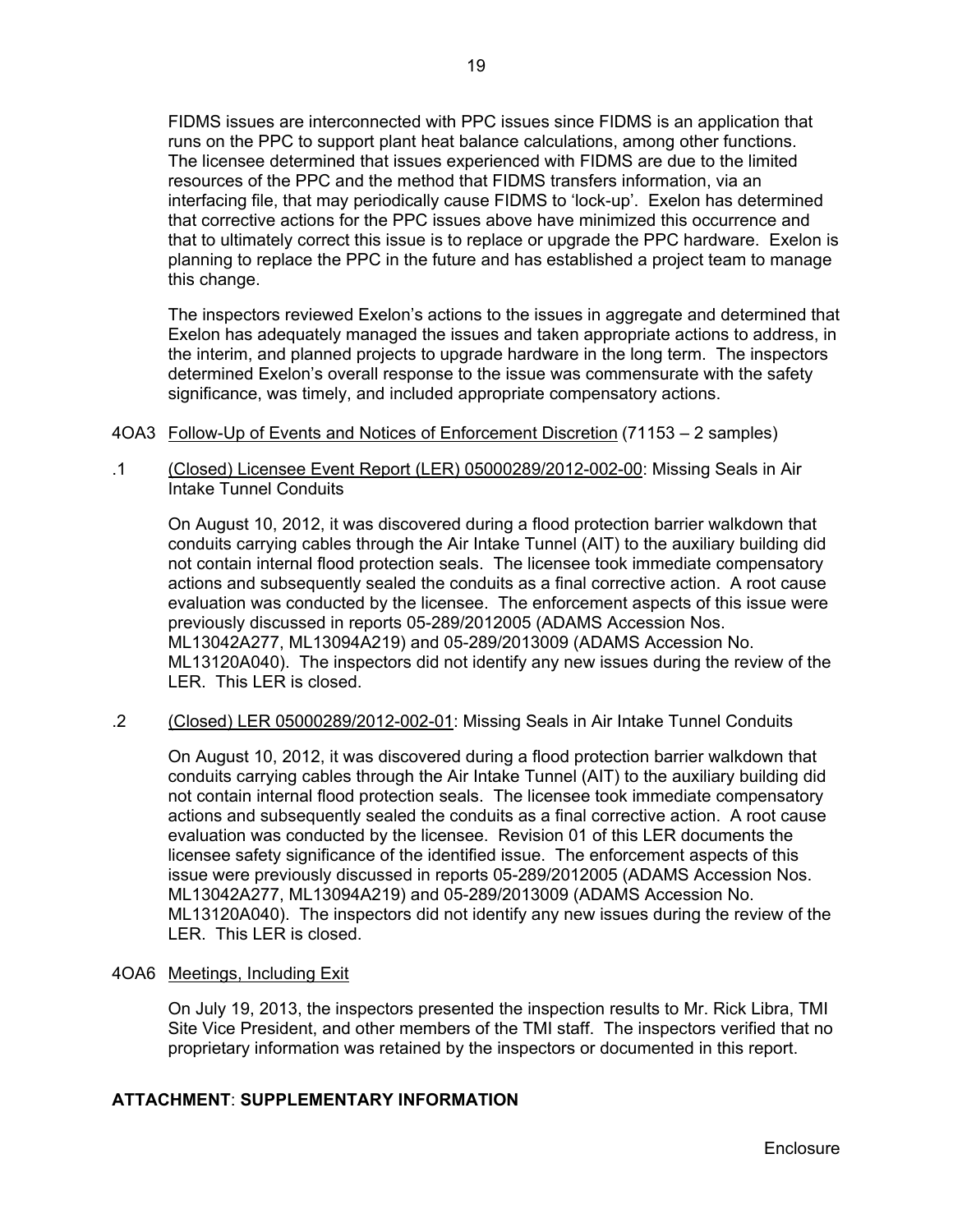# **SUPPLEMENTARY INFORMATION**

# **KEY POINTS OF CONTACT**

#### Licensee Personnel

| R. Libra           | <b>Site Vice President</b>                    |
|--------------------|-----------------------------------------------|
| T. Alvey           | Manager, Chemistry, Environmental, & Radwaste |
| D. Atherholt       | Manager, Regulatory Assurance                 |
| R. Campbell        | Manager, Site Security                        |
| S. Cvijic          | <b>Chemistry Manager</b>                      |
| D. Divittore       | Manager, Site Radiation Protection            |
| J. Dullinger       | Director, Engineering                         |
| M. Fitzwater       | <b>Senior Regulatory Specialist</b>           |
| T. Haaf            | Director, Operations                          |
| G. McCarty         | Supervisor, Radiation Protection              |
| M. Newcomer        | <b>Plant Manager</b>                          |
| J. Piazza          | Senior Manager, Design Engineering            |
| J. Pickett         | Supervisor, Maintenance                       |
| J. Popielarski     | Director, Work Management                     |
| C. Six             | <b>Supervisor, Shift Operations</b>           |
| G. Smith           | Director, Maintenance                         |
| <b>B.</b> Shumaker | Manager, TMI Site Emergency Preparedness      |
| S. Taylor          | Engineer, TMI Fire Protection                 |
| L. Weber           | <b>Environmental Chemist</b>                  |

Other Personnel

D. Dyckman Nuclear Safety Specialist Pennsylvania Department of Environmental Protection Bureau of Radiation Protection

# **LIST OF ITEMS OPENED, CLOSED, DISCUSSED, AND UPDATED**

| Closed<br>05000289/2012-002-00 | LER. | Missing Seals in Air Intake Tunnel Conduits<br>(Section 4OA3.1) |
|--------------------------------|------|-----------------------------------------------------------------|
| 05000289/2012-002-01           | LER. | Missing Seals in Air Intake Tunnel Conduits<br>(Section 4OA3.2) |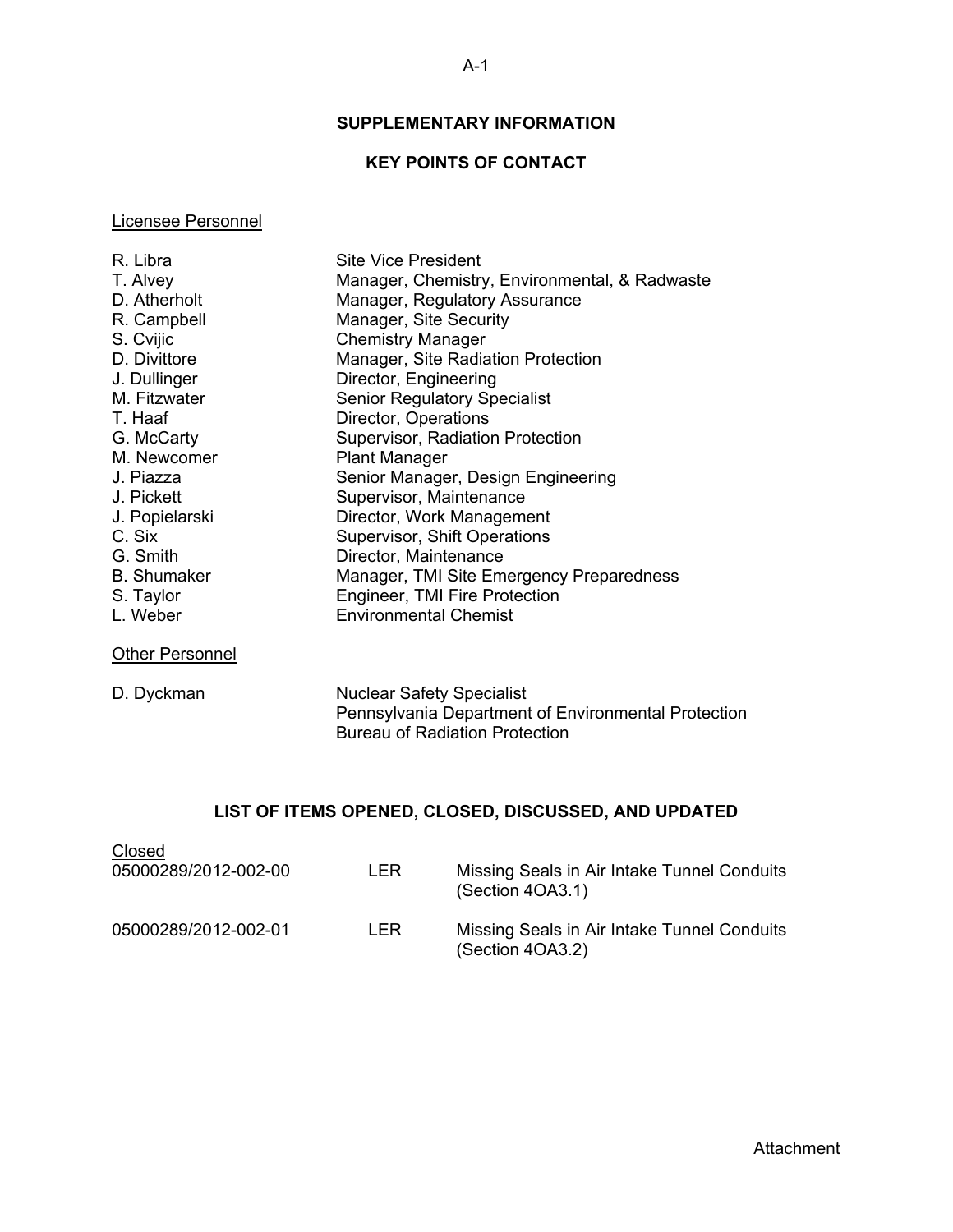#### A-2

#### **LIST OF DOCUMENTS REVIEWED**

#### **Section 1R01: Adverse Weather Protection**

#### **Procedures**

1104-19, Control Building Ventilation System, Rev. 79 1107-11, TMI Grid Operations, Rev. 24 OP-AA-108-107, Switchyard Control, Rev. 2 OP-AA-108-107-1001, Station Response to Grid Capacity Conditions, Rev. 3 OP-TM-739-500, Response to Loss of 13.2KV Off-site Power, Rev. 0 PJM Emergency Procedures Terms, Rev. 12 WC-AA-107, Seasonal Readiness, Rev. 11

Drawings

302-611, Reactor Building Normal & Emergency Cooling Water System, Rev. 13

**Miscellaneous** IRs 1509576 1504273 1509619 1516968

#### **Section 1R04: Equipment Alignment**

**Procedures** 1303-4.14, RB 30 PSIG Analog Channels, Rev. 31 OP-TM-534-000, Reactor Building Emergency Cooling Water System, Rev. 1

Drawings 302-611, Reactor Building Normal & Emergency Cooling Water System, Rev. 13

**Miscellaneous** IRs 1528209 1526595

#### **Section 1R05: Fire Protection**

**Procedures** 1038, Administrative Controls-Fire Protection Program, Rev. 76 1440-Y-14, Fire Barrier Envelopes and REHS Repair/Installation, Rev. 17 AOP-001, Fire, Rev. 8 OP-MA-201-007, Fire Protection System Impairment Control, Rev. 6

Drawings AB-FZ-10, TMI Pre-Fire Plan, Rev. 3 FH-FZ-4, TMI Pre-Fire Plan, Rev. 3

**Miscellaneous** CC-AA-309-101, Engineering Technical Evaluations, Rev. 11 Fire Hazard Analysis Report, Rev. 23 FHAR of Fire Zone AB-Fz-10, Rev. 23 pages 4-49 through 4-51 FHAR of Fire Zone AB-Fz-10, Rev. 23 pages 4-124 and 4-125 Three Mile Island Nuclear Station, Pre-Fire Plan, Rev. 3 IR 1500215 WO R2088808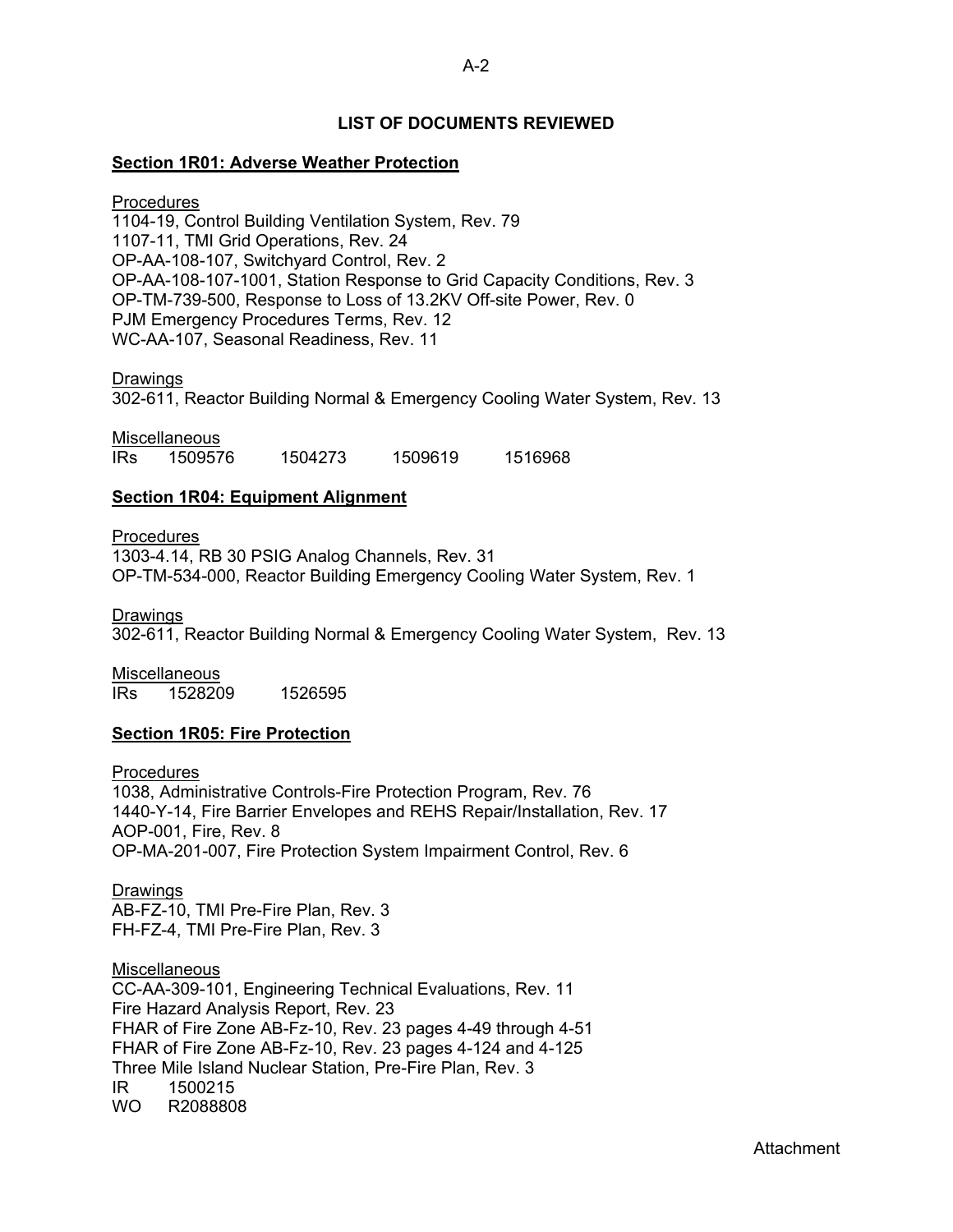# **Section 1R06: Flood Protection Measures**

**Procedures** ER-TM-450, TMI Structures Monitoring Program, Rev. 1 MA-TM-153-001, Inspection and Maintenance of TMI-1 Electrical and Telephone Manholes, Rev. 3 **Miscellaneous** IRs 1497592 1497917 1496992 WOs R2204153 R2208654

# **Section 1R11: Licensed Operator Requalification Program**

# **Procedures**

OP-AA-101-111, Roles and Responsibilities of On-Shift Personnel, Rev. 5 OP-AA-101-111-1001, Operations Standards and Expectations, Rev. 13 ST 1303-4.2D, RPS Functional Test 'D' Channel, Rev. 15 ST 1303-4.19, HPI/LPI Analog Channel Functional Test, Rev. 33

# Miscellaneous

LORT Training Schedule week of June 23, 2013

# **Section 1R12: Maintenance Effectiveness**

**Procedures** 

ER-AA-310, Implementation of the Maintenance Rule, Rev. 8 ER-TM-450, TMI Structures Monitoring Program, Rev. 1 ER-AA-310-1004, Maintenance Rule – Performance Monitoring, Rev. 11

Miscellaneous

ECR 11-00426, "Raise Level of External Flood Protection," Rev. 1 ECR 12-00402, "Revise AIT Flood Protection Boundary," Rev. 1 Functional Failure Cause Determination Evaluation for FP-P-2A/B, IR 1260236 Maintenance Rule Expert Panel Meeting Agenda, May 20, 2013 Topical Report 208, Maintenance Rule Periodic Assessment Per 10CFR 50.65 (a)(3) January 2011 to December 2012, Rev. 0 IRs 1104245 1399510 1095333 1102568 1260236 1511289 1527513

# **Section 1R13: Maintenance Risk Assessments and Emergent Work Control**

Procedures 1082.1, TMI Risk Management Program, Rev. 8 WC-AA-101, On-Line Work Control Process, Rev. 18

Drawings

1E-168-02-001, Intake Pump and Screen House – Enhanced Dwg for Desilting, Rev. 1

# **Miscellaneous**

Work management work week plans: 1317, 1318, 1320, and 1324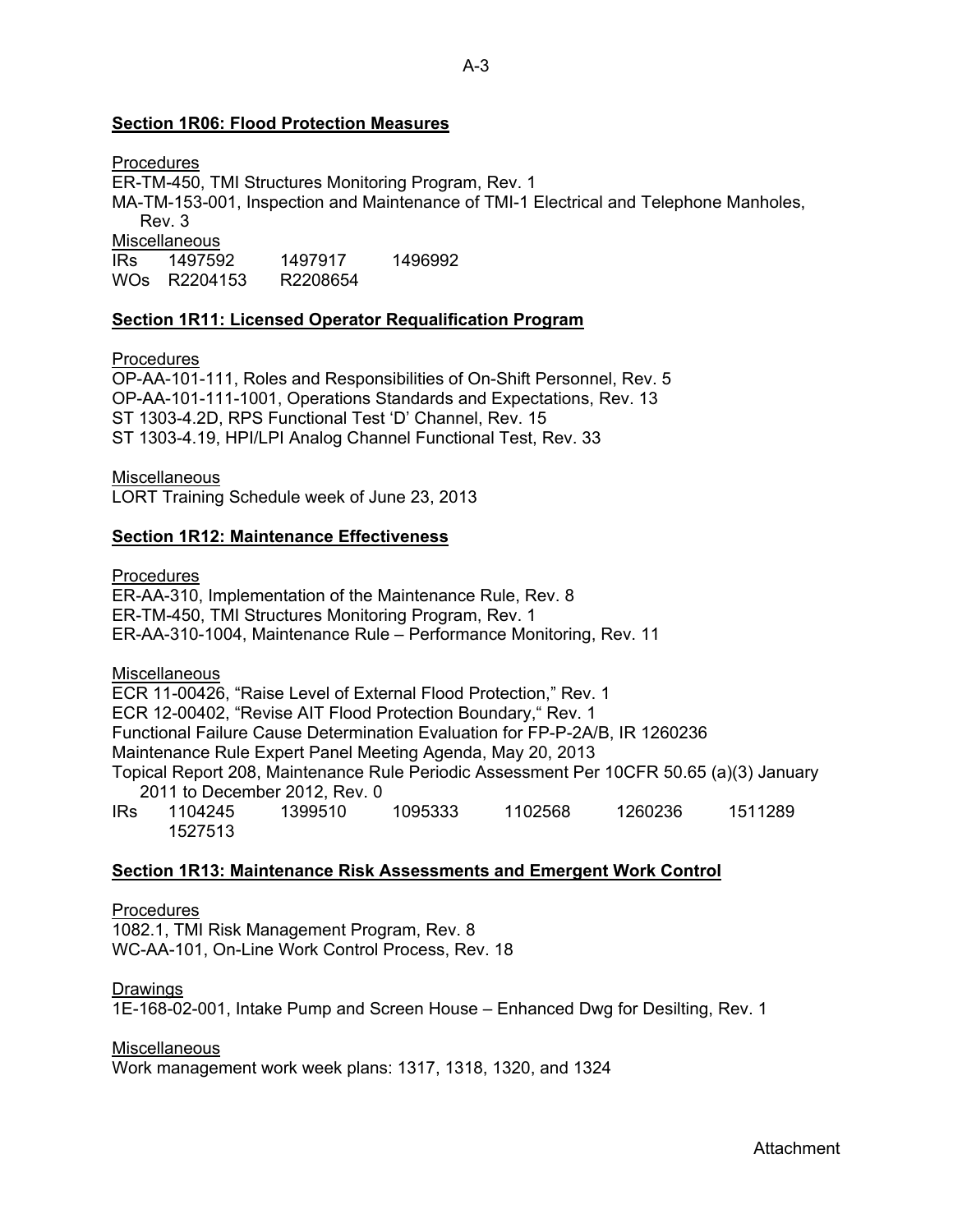# **Section 1R15: Operability Evaluations**

**Procedures** 

1107-9, SBO Diesel Generator, Rev. 71 ER-AA-520, Instrument Performance Trending, Rev. 003 OP-AA-102-103, Operator Workaround Program, Rev. 013 OP-AA-108-115, Operability Determinations, Rev. 10 OP-AA-108-115-1002, Supplemental Consideration for On-Shift Immediate Operability Determinations, Rev. 2

## **Miscellaneous**

Immediate Investigation Report for EG-Y-4 voltage indication, dated April 17, 2013 Immediate Investigation Report for AH-E-17B, dated May 23, 2013 TMI FSAR Chapter 7.4.5, Habitability, Rev. 21 TMI TS 3.15, Air Treatment Systems, Amendment 264 ARs A2329087 A2329032 A2329938 EDTs 928575 IRs 1515220 1512953 1513793 1507280 1470302 1205224 WOs R2186452 R2181337 R2166432 R2205205 M2329938 M2328320

# **Section 1R18: Plant Modifications**

**Procedures** 

CC-AA-102, Design Input and Configuration Change Impact Screening, Rev. 20 CC-AA-103, Configuration Change Control, Rev. 21

## **Section 1R19: Post-Maintenance Testing**

**Procedures** 

1104-19, Control Building Ventilation System, Rev. 79 1104-40, Plant Sump and Drainage System, Rev. 55

Drawings

1E-168-02-001, Intake Pump and Screen House – Enhanced Dwg for Desilting, Rev. 1 201-048, 480V CC 1B Rad Waste Diag, Sheet 2, Rev. 016 302-352, Condensate Seal Water & IB Air Tunnel Sump Pumps, Rev. 21 302-842, Control Building and Machine Shop Ventilation, Rev. 57

Miscellaneous

NRC Preliminary Risk Determination Top Event AIT-SUMP for AIT missing conduit seal finding, documented in inspection report 2012005, dated April 4, 2013 (ML13094A219)

|  |  | Shift Operating Logs during 'B' EDG testing, April 22-25, 2013 |  |
|--|--|----------------------------------------------------------------|--|
|  |  |                                                                |  |

| ARs             | A2330447 | A2330459 | A2328843 | C <sub>2030413</sub> | C2030417 | R2179567 |
|-----------------|----------|----------|----------|----------------------|----------|----------|
| <b>IRs</b>      | 1498213  | 1499108  | 1507859  | 1506824              | 1506822  | 1505943  |
|                 | 1506821  | 1506617  | 1506268  | 1506249              | 1506133  | 1505796  |
|                 | 1505749  | 1505680  | 1505064  | 1504927              | 1504941  | 1504942  |
|                 | 1513894  | 1514674  | 1514776  | 1520741              | 1522429  |          |
| WO <sub>S</sub> | R2186452 | R2088808 | R2205205 | M2328320             | M2329938 |          |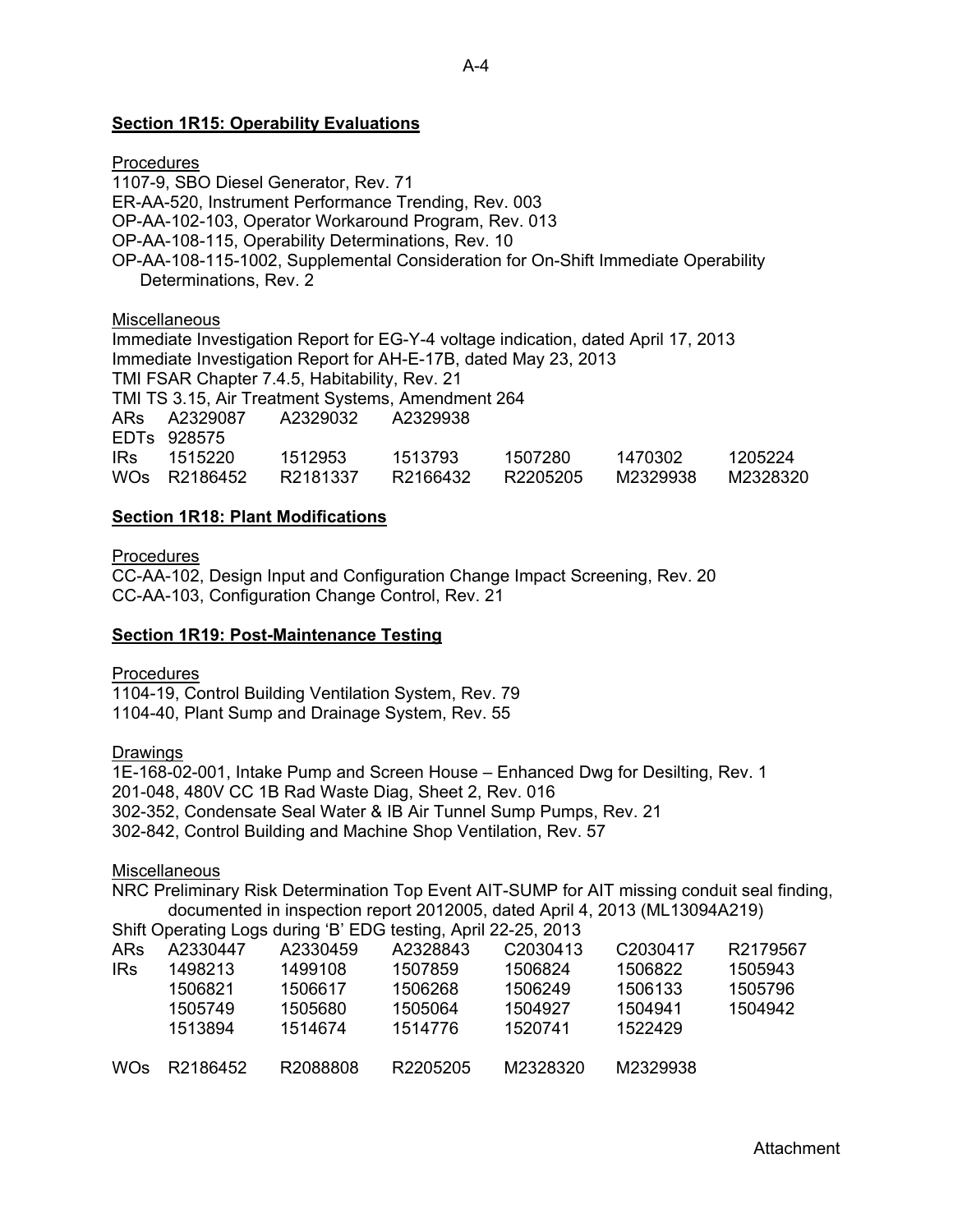# **Section 1R22: Surveillance Testing**

#### **Procedures**

1450-013, 4160/480 Volt Transformer Overcurrent Relay Maintenance, Rev. 11, 11A

- CY-AA-170-1000, Radiological Environmental Monitoring Program and Meteorological Program Implementation, Rev. 7
- P1009, Meteorological Monitoring Program Equipment Servicing and Data Recovery Procedures Manual, Rev. 29

WC-TM-430, Surveillance Testing Program, Rev. 0

WC-TM-430-1001, Surveillance Testing Program Database Interface and Maintenance, Rev. 1

## Drawings

1E-168-02-001, Intake Pump and Screen House – Enhanced Dwg for Desilting, Rev. 1

## **Miscellaneous**

| TMI RCS Leak Rate Quarterly Review, dated May 22, 2013 |              |          |         |         |         |  |  |
|--------------------------------------------------------|--------------|----------|---------|---------|---------|--|--|
| IRs i                                                  | 216604       | 1503586  | 1503155 | 1503154 | 1516446 |  |  |
|                                                        | WOS R2208979 | R2140795 |         |         |         |  |  |

# **Section 1EP6: Drill Evaluation**

## **Procedures**

EP-AA-1000, Exelon Nuclear Standardized Emergency Plan (Revision 23) EP-AA-1009, Three Mile lsland Generating Station Emergency Plan Annex (Revision 20) Three Mile lsland Emergency Plan lmplementing Procedures Three Mile lsland April 16, 2013, Emergency Exercise Scenario Package OP-TM-AOP-008, Security Threat/Intrusion (Revision 10) Condition Reports generated as a result of the April 16, 2013, exercise (As documented in TMI 2013 Graded Exercise Evaluation Report, dated May 10, 2013)

## **Section 2RS06: Radioactive Gaseous and Liquid Effluent Treatment**

| Response to Inadvertent Releases of Licensed Materials to Groundwater, |
|------------------------------------------------------------------------|
|                                                                        |
|                                                                        |
|                                                                        |
|                                                                        |
|                                                                        |
| 10 CFR 50.75(g) and 10 CFR 72.30(d) Documentation Requirements         |
|                                                                        |
|                                                                        |

IRs 01501811, 01403406

## Miscellaneous Reports

Groundwater Sampling Results for January through April 8, 2013 Evaluation of Tritium in Groundwater Borated Water Storage Tank (BWST) Area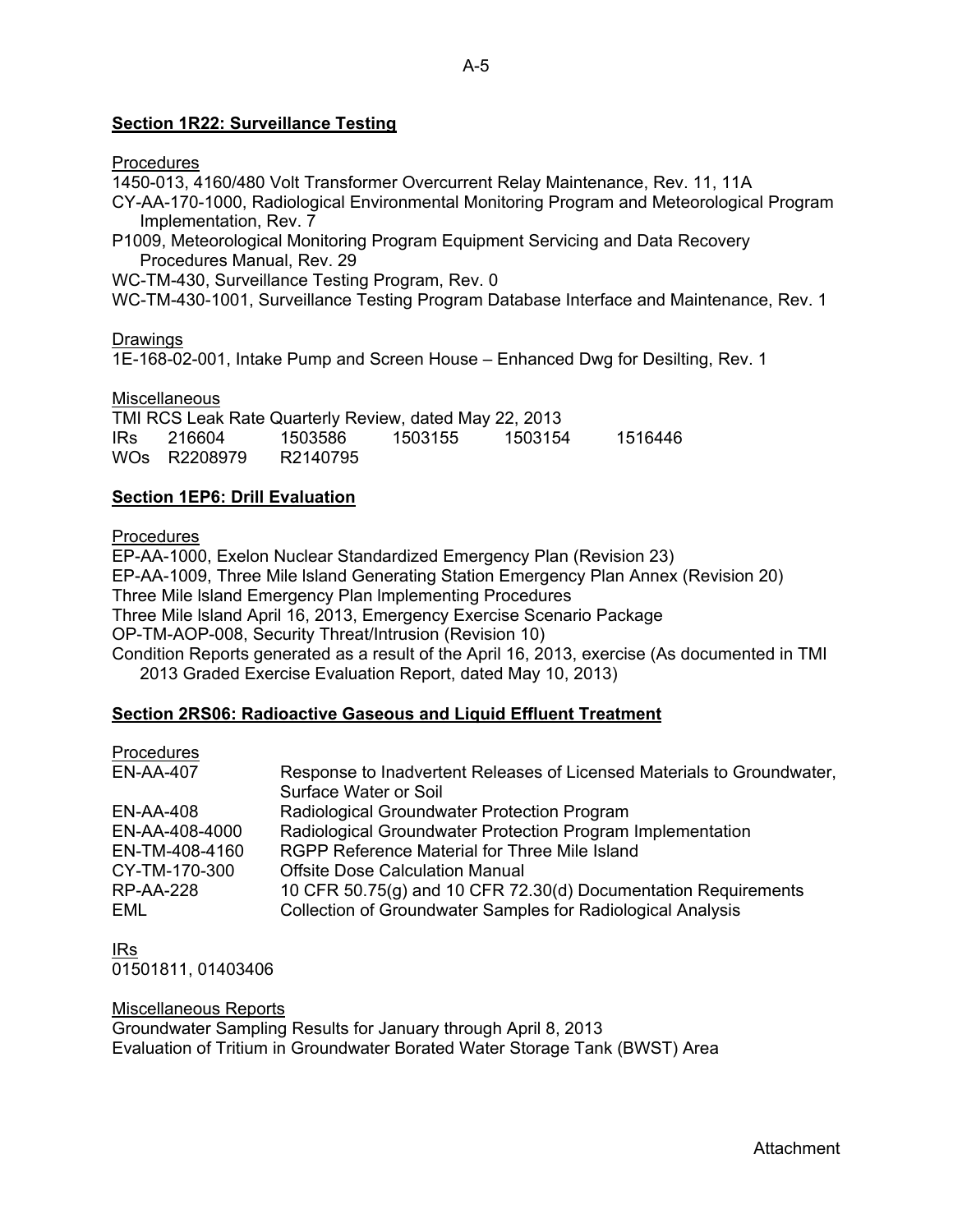## **Section 2RS07: Radiological Environmental Monitoring Program**

| Procedures                                                                                     |          |                                                                                  |                                                      |          |                                                                |  |  |  |
|------------------------------------------------------------------------------------------------|----------|----------------------------------------------------------------------------------|------------------------------------------------------|----------|----------------------------------------------------------------|--|--|--|
| CY-TM-170-300<br><b>Offsite Dose Calculation Manual</b>                                        |          |                                                                                  |                                                      |          |                                                                |  |  |  |
| ER-TMI-01                                                                                      |          |                                                                                  | Collection of Milk Samples for Radiological Analysis |          |                                                                |  |  |  |
| ER-TMI-06                                                                                      |          | Surface/Drinking Effluent Water/Storm Water Samples for Radiological<br>Analysis |                                                      |          |                                                                |  |  |  |
| Collection of Air Iodine and Air Particulate Samples for Radiological<br>ER-TMI-14<br>Analysis |          |                                                                                  |                                                      |          |                                                                |  |  |  |
| <b>RP-AA-228</b>                                                                               |          |                                                                                  |                                                      |          | 10 CFR 50.75(g) and 10 CFR 72.30(d) Documentation Requirements |  |  |  |
| $IRs$                                                                                          |          |                                                                                  |                                                      |          |                                                                |  |  |  |
| 01499482                                                                                       | 01499476 | 01466985                                                                         | 01459647                                             | 01384487 | 013799350                                                      |  |  |  |
| 1376592                                                                                        | 01374117 | 01353661                                                                         | 01327164                                             | 01326498 | 01326489                                                       |  |  |  |

#### Sampling Locations

Air Particulate and Iodine Samplers: E1-2, F1-3, G2-1, M2-1, A3-1, H3-1, Q15-1 Surface & Drinking Water Samplers: J1-2, A3-2, Q9-1, G15-2, G15-3 Milk Sampling: E2-2, F4-1, G2-1, P4-1, Dosimeter Locations: J1-1, F1-1, C1-1, L1-1, K1-1, J1-3, H3-1, E1-2, A3-1, Q15-1, M2-1

#### Calibration Records Reviewed

Air Sampler Flow Orifices: Nos. 2782139, 2782154, 2782143, 2782153, 2782146 Meteorological Instrumentation performed April 2013 Water Sampler Compositors: Nos J1-2, Q9-1, G15-2, G15-3, K1-4

Nuclear Oversight Performance Assessment (PA) Reports Audit NOSA-TMI-12-04 (AR 1310431), Chemistry, Radwaste, Effluent, and Environmental Monitoring

Miscellaneous Reports

Laboratory Cross Check Quarterly Results for 2012 2010 and 2011 Annual Radiological Environmental Monitoring Reports 2012 Land Use Census Report 50.75 (g) Decommissioning Files, RP-AA-228 March 2013 RGPP Summary Monitoring Report Meteorological Evaluation of Dispersion Parameters Quarterly Report on the Meteorological Monitoring Program: April 2012, October 2012,

December 2012

## **Section 4OA1: Performance Indicator Verification**

**Procedures** 

1301-3, Reactor Coolant System Chemistry and Activity, Rev. 30 CY-TM-551-807, Chemistry Primary Sampling, Rev. 0 ER-AP-331-1003, RCS Leakage Monitoring and Action Plan, Rev. 6 LS-AA-2100, Monthly Data Elements for NRC Reactor Coolant System Leakage, Rev. 5 N1807.1, Reactor Coolant and Pressurizer Sampling, Rev. 16 OP-TM-220-251, RCS Leak Rate Determination, Rev. 10

**Miscellaneous** 

TMI Unit 1 Reactor Coolant System Leak Rate PPC Printout, 6/24/2013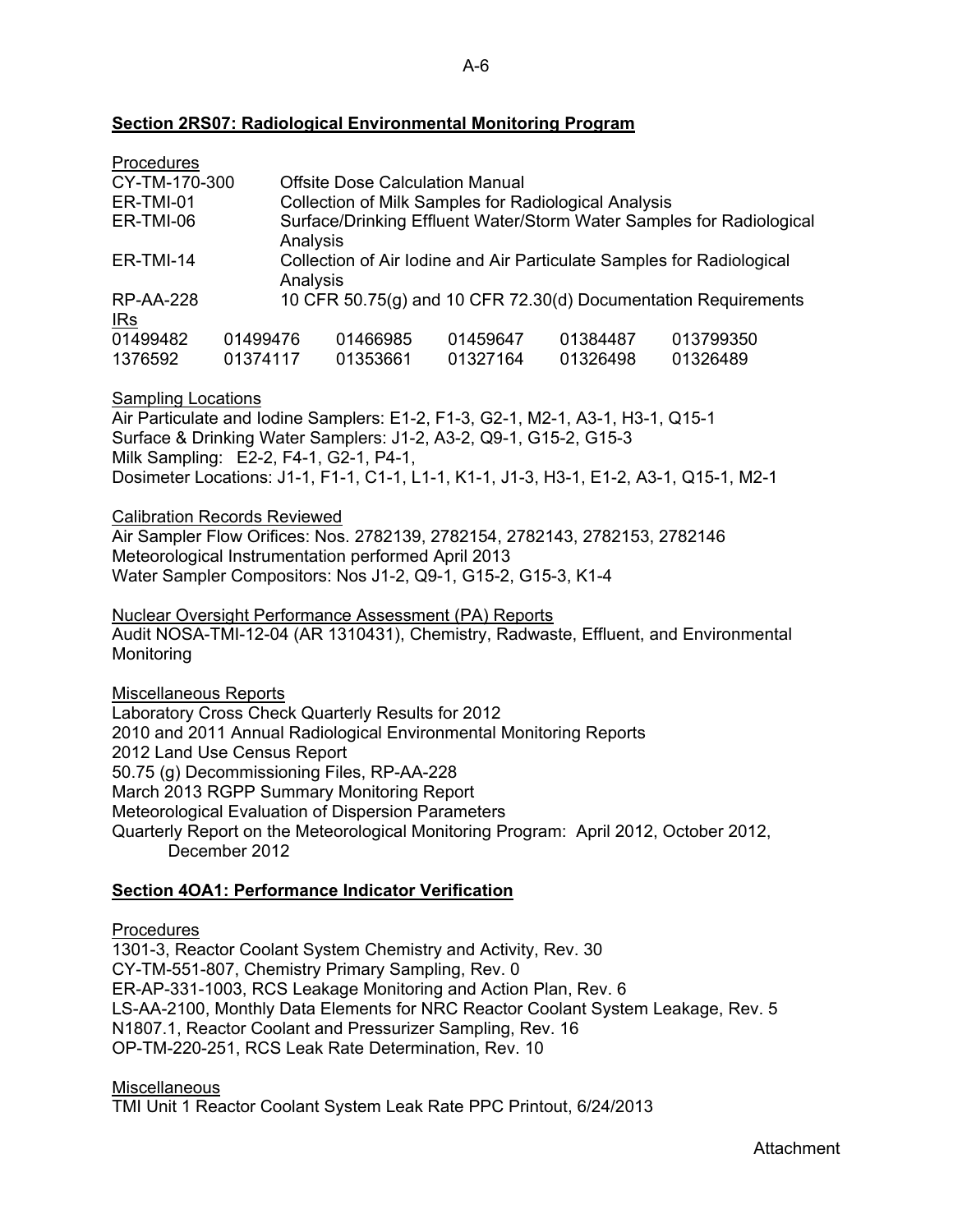## **Section 4OA2: Problem Identification and Resolution**

**Procedures** 

LS-AA-125, Corrective Action Program (CAP) Procedure, Rev. 017 LS-AA-125-1005, Coding and Analysis Manual, Rev. 008 NF-AP-713-1502, FIDMS Operations and Maintenance, Rev. 011 NF-TM-100-8010, TMI Core Follow, Rev. 014 WC-AA-101, On-Line Work Control Process, Rev. 020 WC-AA-106, Work Screening and Processing, Rev.013 **Miscellaneous** (*Review of Single-Rod Power Supply Failures*) PHC SRPS failure status updated, dated July 23, 2013 IRs:

| 1507669 | 1422433 | 1371384 | 1353918 |
|---------|---------|---------|---------|
| 1506329 | 1391632 | 1371326 | 1343338 |
| 1486740 | 1383181 | 1371285 | 1336119 |
| 1486383 | 1383109 | 1371258 | 1336006 |
| 1449888 | 1379005 | 1371253 | 1324637 |
| 1437186 | 1376194 | 1370879 |         |
| 1436984 | 1375549 | 1365949 |         |
| 1436736 | 1373898 | 1363461 |         |

(*Review of Integrated Control System and Computer-based instrumentation Issues*) CCA 1411557, Level 5 & 6 Reactivity Issues from Sept 2011-August 2012 CCA 1476473, Review PPC Failovers in Aggregate EACE 1437770, Loss of Communication between FIDMS and PPC Servers EACE 1388646, Failure of ICS-03-0-7-6, Signal Lag Module for NI Select ICS Reliability Strategy (PHC), dated April 3, 2013 QHPI 1509488, PPC RTime Shutdown on Active Server

| IRs:    |         |         |         |
|---------|---------|---------|---------|
| 1531738 | 1512485 | 1486137 | 1420695 |
| 1527731 | 1511473 | 1485738 | 1379125 |
| 1521756 | 1510240 | 1485717 | 1378761 |
| 1520332 | 1509488 | 1485631 | 1373367 |
| 1520315 | 1506251 | 1483707 | 1373214 |
| 1518441 | 1500674 | 1476473 | 1356401 |
| 1517378 | 1494685 | 1462006 | 1347465 |
| 1517246 | 1494335 | 1461098 | 1325810 |
| 1516441 | 1492605 | 1439792 | 1324032 |
| 1516044 | 1491398 | 1437770 | 1321772 |
| 1515252 | 1489262 | 1437706 | 1309124 |
| 1514561 | 1487638 | 1426325 | 1303472 |

(*Semi-Trend Review*) Apparent Cause Evaluation IR 1492840, CAP Standard and Compliance Gaps TMI CAP Performance Indicators, dated January 2013 TMI Quarterly Aggregate Review, 1Q13 & 2Q13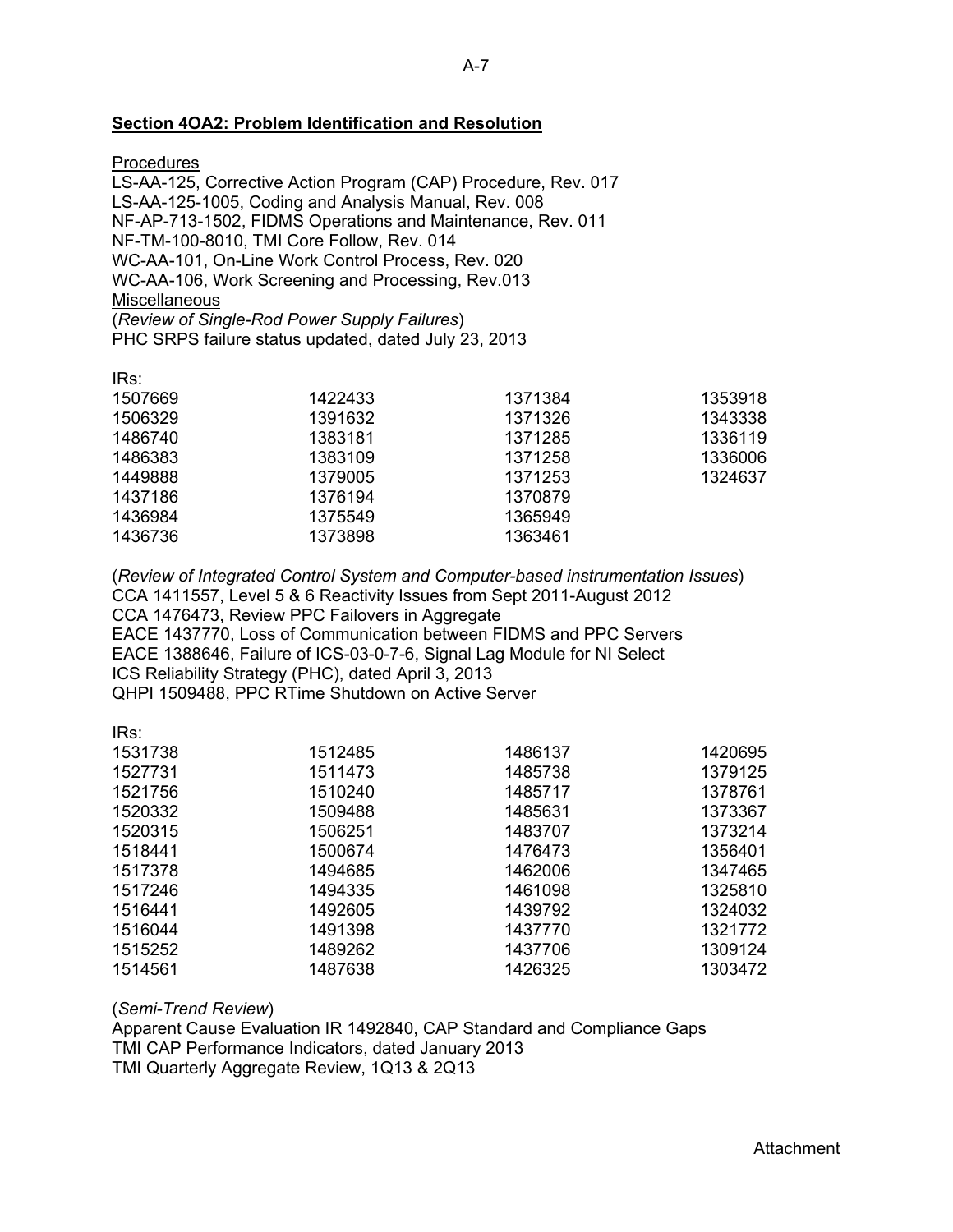| IRs:    |         |         |         |
|---------|---------|---------|---------|
| 1488337 | 1483567 | 1468457 | 1341674 |
| 1483854 | 1481021 | 1455042 |         |
| 1483854 | 1472014 | 1454611 |         |
| 1483567 | 1471997 | 1454514 |         |

# **Section 4OA3: Followup of Events and Notices of Enforcement Discretion**

LER 2012-002-00, 01 Missing Seals in Air Intake Tunnel Conduits